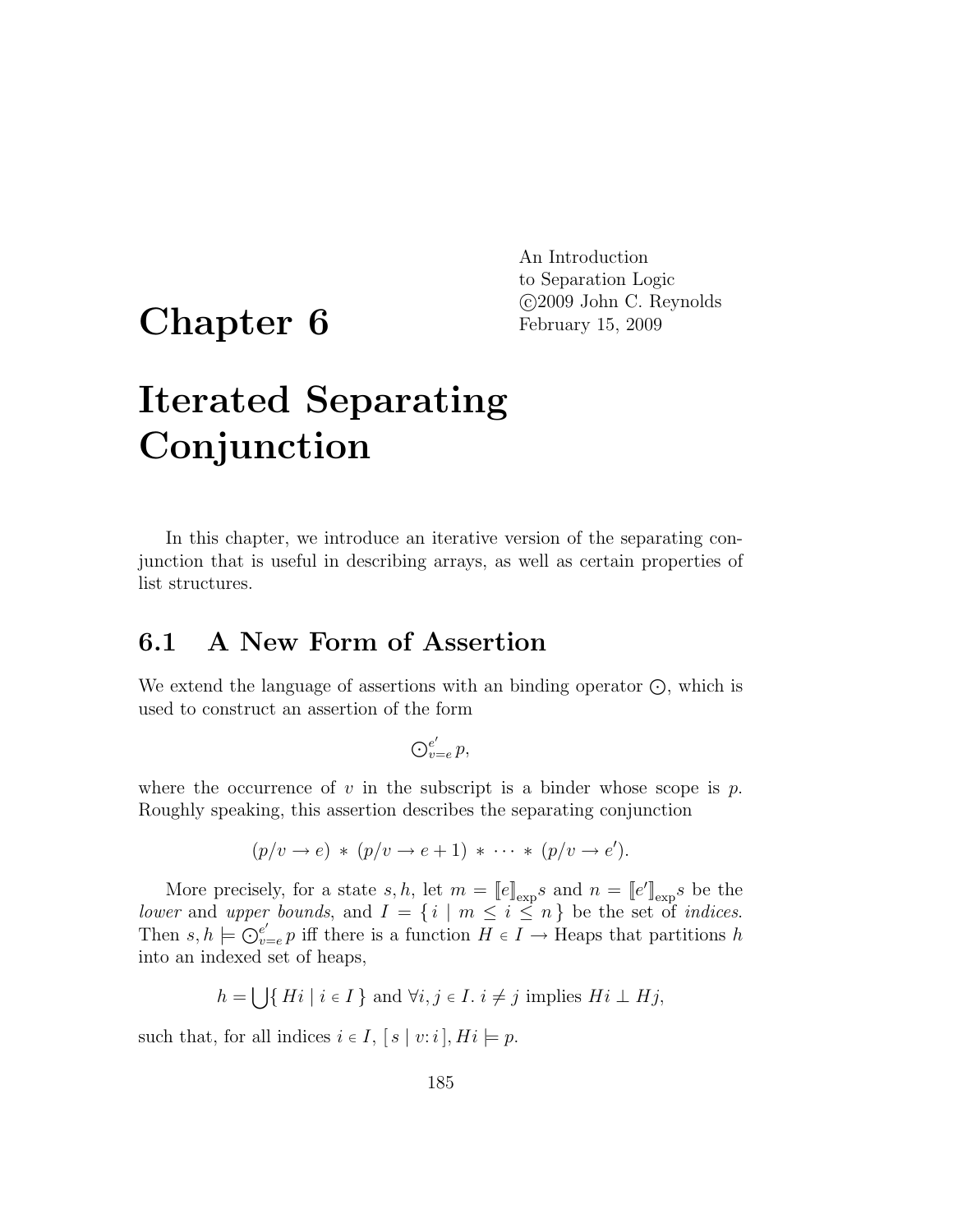This new form satisfies the following axiom schemata, in which, for readability, we have written  $p(e)$  for  $p/i \rightarrow e$ :

$$
m > n \Rightarrow \left(\bigodot_{i=m}^{n} p(i) \Leftrightarrow \text{emp}\right) \tag{6.1}
$$

$$
m = n \implies \left(\bigodot_{i=m}^{n} p(i) \Leftrightarrow p(m)\right) \tag{6.2}
$$

$$
k \le m \le n + 1 \Rightarrow \left(\bigodot_{i=k}^{n} p(i) \Leftrightarrow \left(\bigodot_{i=k}^{m-1} p(i) \ast \bigodot_{i=m}^{n} p(i)\right)\right) \tag{6.3}
$$

$$
\bigodot_{i=m}^{n} p(i) \Leftrightarrow \bigodot_{i=m-k}^{n-k} p(i+k) \tag{6.4}
$$

$$
m \le n \implies \left( \left( \bigodot_{i=m}^{n} p(i) \right) * q \Leftrightarrow \bigodot_{i=m}^{n} (p(i) * q) \right) \tag{6.5}
$$
  
when *q* is pure and  $i \notin \text{FV}(q)$ 

$$
m \le n \implies \left( \left( \bigodot_{i=m}^{n} p(i) \right) \land q \Leftrightarrow \bigodot_{i=m}^{n} (p(i) \land q) \right) \tag{6.6}
$$
  
when *q* is pure and  $i \notin \text{FV}(q)$ 

$$
m \le j \le n \implies \left( \left( \bigodot_{i=m}^{n} p(i) \right) \Rightarrow (p(j) * \text{true}) \right). \tag{6.7}
$$

### 6.2 Arrays

The most obvious use of the iterated separating conjunction is to describe arrays that occur in the heap. To allocate such arrays, as discussed in Section 1.8, we introduce the command

$$
\langle \mathrm{comm} \rangle ::= \cdots \mid \langle \mathrm{var} \rangle := \mathbf{allocate} \langle \mathrm{exp} \rangle
$$

The effect of  $v := \textbf{allocate } e$  is to allocate a block of size e, and to assign the address of the first element to  $v$ . The initialization of the array elements is not specified. For example:

Store: 
$$
x:3
$$
,  $y:4$ 

\nHeap: empty

\n $x := \text{allocate } y$ 

\nStore:  $x:37$ ,  $y:4$ 

\nHeap:  $37: -1$ ,  $38: -1$ ,  $39: -1$ ,  $40: -1$ 

The inference rules for this new command are similar to those for the ordinary allocation of records: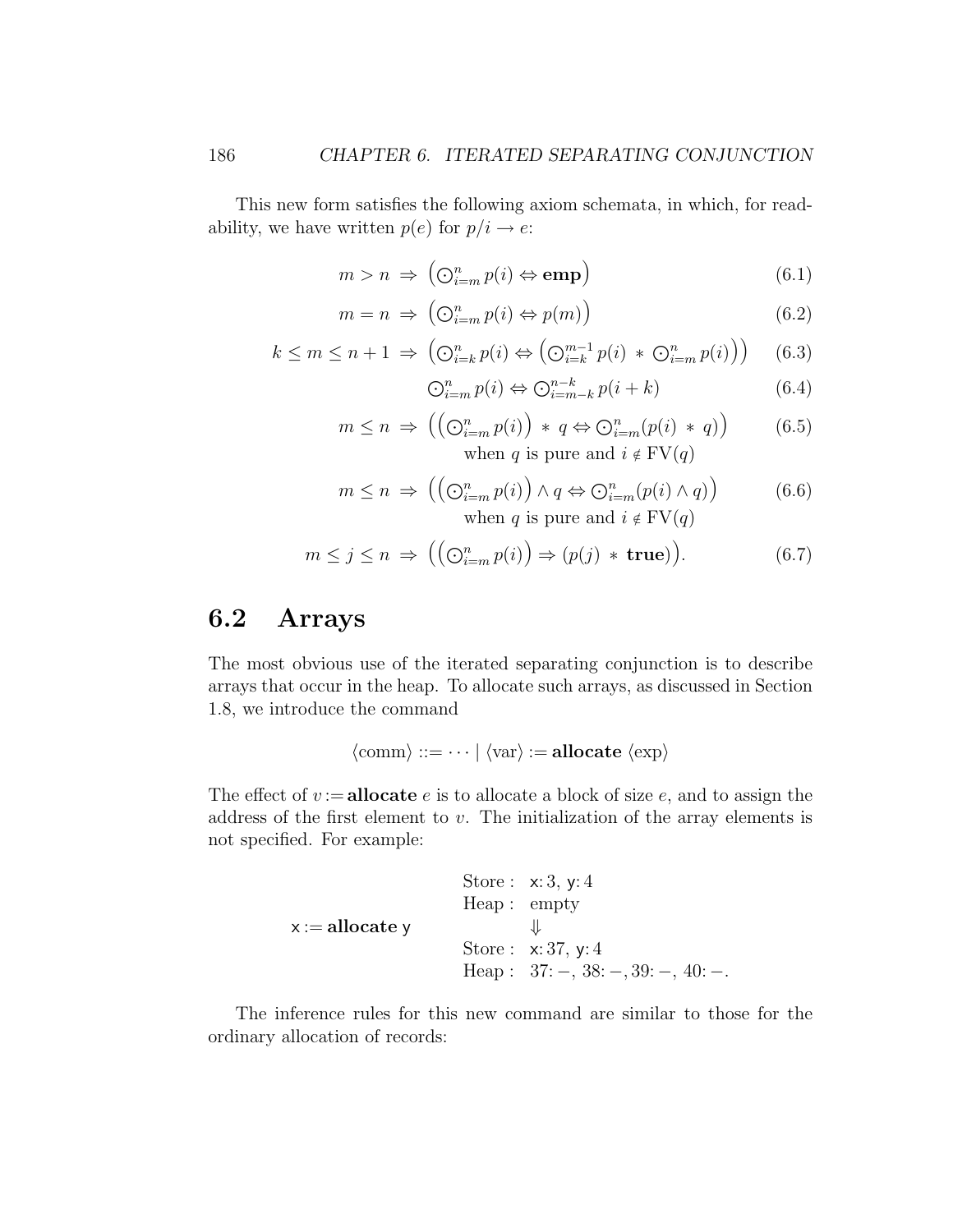• The local nonoverwriting form (ALLOCNOL)

$$
\{\textbf{emp}\} \ v := \textbf{allocate} \ e \ \{ \bigodot_{i=v}^{v+e-1} i \mapsto - \},
$$

where  $v \notin FV(e)$ .

• The global nonoverwriting form (ALLOCNOG)

$$
\{r\} \ v := \textbf{allocate} \ e \ \{ (\bigodot_{i=v}^{v+e-1} i \mapsto -) \ * \ r \},
$$

where  $v \notin \text{FV}(e, r)$ .

• The local form (ALLOCL)

$$
\{v=v'\wedge \mathbf{emp}\} \ v:=\mathbf{allocate}\ e\ \{\bigodot_{i=v}^{v+e'-1}i\mapsto -\},
$$

where v' is distinct from v, and e' denotes  $e/v \rightarrow v'$ .

• The global form (ALLOCG)

$$
\{r\} v := \textbf{allocate} \ e \ \{\exists v'. \ (\bigodot_{i=v}^{v+e'-1} i \mapsto -) \ * \ r' \},
$$

where v' is distinct from  $v, v' \notin FV(e,r), e'$  denotes  $e/v \to v'$ , and r' denotes  $r/v \rightarrow v'$ .

• The backward-reasoning form (ALLOCBR)

$$
\{\forall v'' \ldotp (\bigodot_{i=v''}^{v''+e-1} i \mapsto -) \rightarrow v''\} \ v := \textbf{allocate} \ e \ \{p\},\
$$

where v'' is distinct from  $v, v'' \notin FV(e, p)$ , and  $p''$  denotes  $p/v \to v''$ .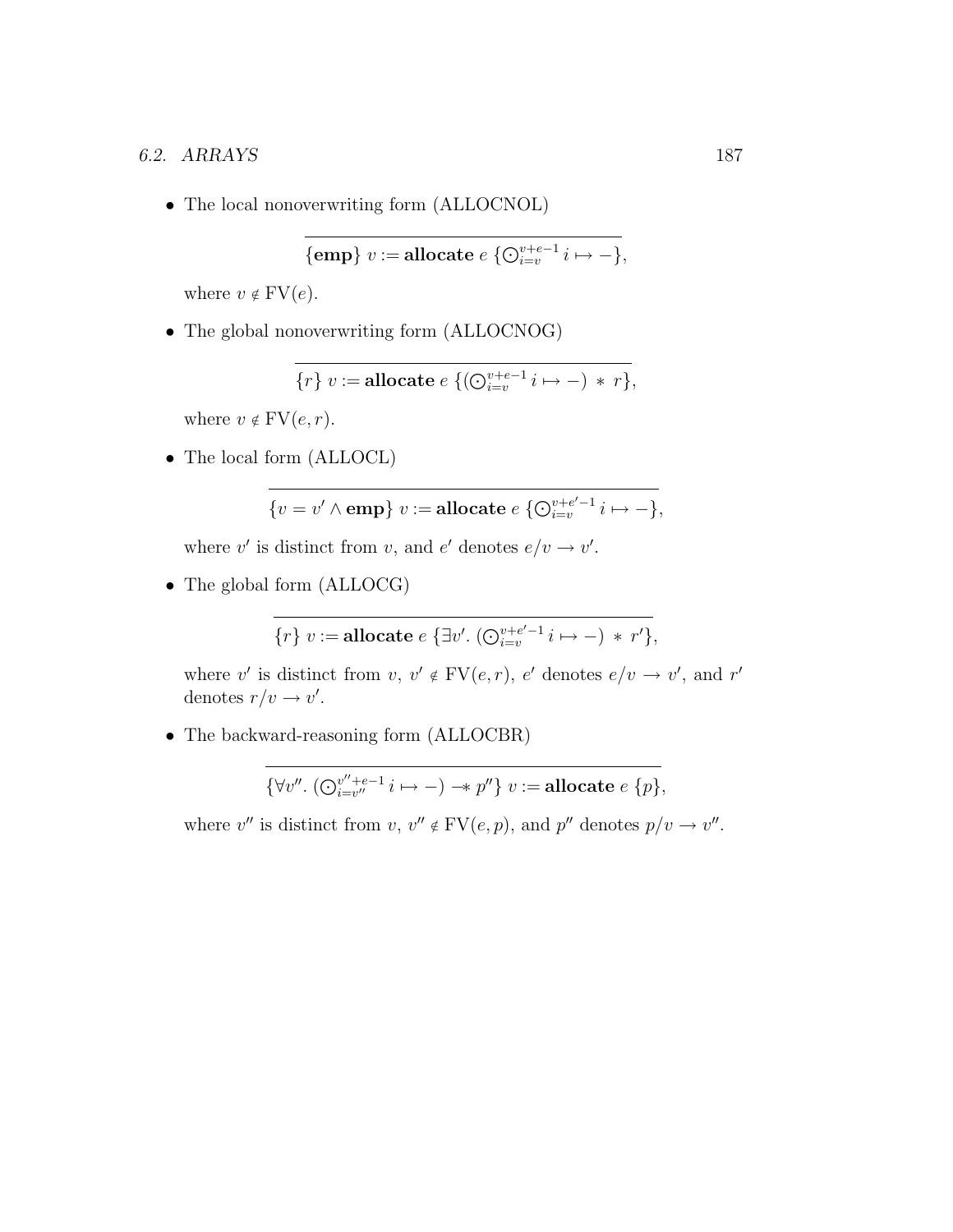Usually, (one-dimensional) arrays are used to represent sequences. We define

$$
\text{array } \alpha \left( \mathsf{a},\mathsf{b} \right) \stackrel{\text{def}}{=} \#\alpha = \mathsf{b}-\mathsf{a}+1 \wedge \bigodot_{i=\mathsf{a}}^{\mathsf{b}} i \mapsto \alpha_{i-\mathsf{a}+1}.
$$

When array  $\alpha$  (a, b) holds, we say that a to b (more precisely, the heap from **a** to **b**) represents the sequence  $\alpha$ .

Notice that, since the length of a sequence is never negative, the assertion array  $\alpha$  (a, b) implies that  $a \leq b + 1$ . In fact, it would be consistent to define a to b to represent the empty sequence when  $a > b + 1$  (as well as  $a = b + 1$ ), but we will not use such "irregular" representations in these notes. (An integrated approach to regular and irregular represetations is discussed in Reference [92, Chapter 2].)

This new form of assertion satisfies the following axioms:

array 
$$
\alpha
$$
 (a, b) ⇒ # $\alpha$  = b – a + 1  
\narray  $\alpha$  (a, b) ⇒ i ↔  $\alpha_{i-a+1}$  when a ≤ i ≤ b  
\narray  $\epsilon$  (a, b) ↔ b = a – 1 ∧ emp  
\narray  $x(a, b) ↔ b = a ∧ a → x$   
\narray  $x·\alpha$  (a, b) ↔ a ↔ x \* array  $\alpha$  (a + 1, b)  
\narray  $\alpha·x(a, b) ↔ array  $\alpha$  (a, b – 1) * b → x  
\narray  $\alpha$  (a, c) * array  $\beta$  (c + 1, b)  
\n⇒ array  $\alpha·\beta$  (a, b) ∧ c = a + # $\alpha$  – 1  
\n⇔ array  $\alpha·\beta$  (a, b) ∧ c = b – # $\beta$ .$ 

#### 6.3 Partition

As an example, we present a program that, given an array representing a sequence, and a pivot value r, rearranges the sequence so that it splits into two contiguous parts, containing values smaller or equal to r and values larger than r, respectively. (This is a variant of the well-known program "Partition" by C. A. R. Hoare [99].)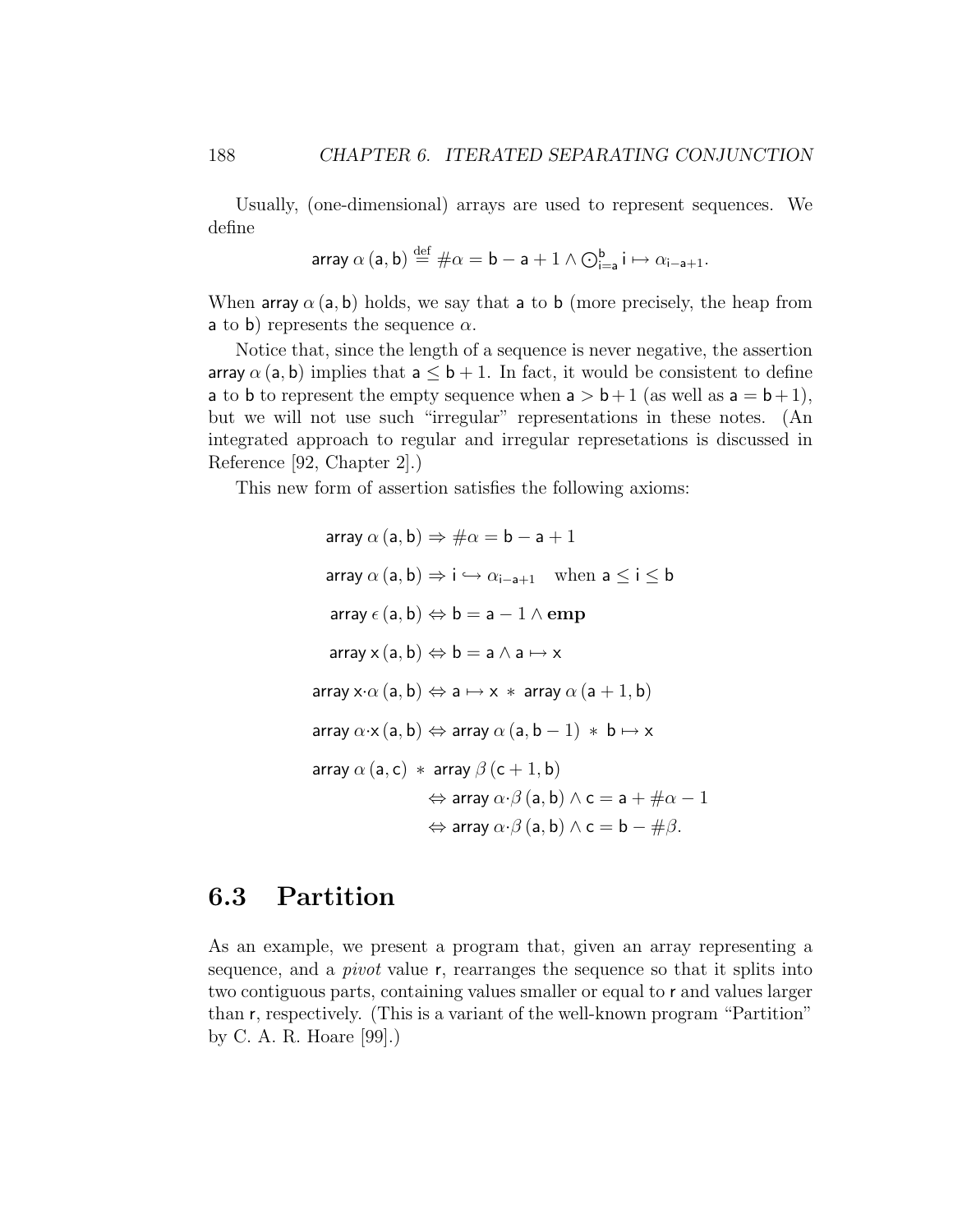$\{$ array  $\alpha$ (a, b) $\}$ newvar d, x, y in  $(c := a - 1; d := b + 1;$  $\{\exists \alpha_1, \alpha_2, \alpha_3\}$ . (array  $\alpha_1$  (a, c)  $*$  array  $\alpha_2$  (c + 1, d - 1)  $*$  array  $\alpha_3$  (d, b))  $\wedge \alpha_1 \cdot \alpha_2 \cdot \alpha_3 \sim \alpha \wedge \{\alpha_1\} \leq^* r \wedge \{\alpha_3\} >^* r$ while  $d > c + 1$  do  $(x := [c + 1];$ if  $x < r$  then  $\{\exists \alpha_1, \alpha_2, \alpha_3\}$ . (array  $\alpha_1$  (a, c)  $*$  c + 1  $\mapsto$  x  $*$  array  $\alpha_2$  (c + 2, d – 1)  $*$  array  $\alpha_3(d,b)) \wedge \alpha_1 \cdot x \cdot \alpha_2 \cdot \alpha_3 \sim \alpha \wedge \{ \alpha_1 \cdot x \} \leq^* r \wedge \{ \alpha_3 \} >^* r \}$  $c := c + 1$ else  $(y := [d - 1];$ if  $y > r$  then  $\{\exists \alpha_1, \alpha_2, \alpha_3\}$ . (array  $\alpha_1$  (a, c) \* array  $\alpha_2$  (c + 1, d – 2) \* d – 1  $\mapsto$  y  $*$  array  $\alpha_3(d,b)) \wedge \alpha_1 \cdot \alpha_2 \cdot y \cdot \alpha_3 \sim \alpha \wedge \{\alpha_1\} \leq^* r \wedge \{y \cdot \alpha_3\} >^* r$  $d := d - 1$ else  $\{\exists \alpha_1, \alpha_2, \alpha_3\}$ . (array  $\alpha_1$  (a, c)  $*$  c + 1  $\mapsto$  x \* array  $\alpha_2$  (c + 2, d – 2) \* d – 1  $\mapsto$  y \* array  $\alpha_3$  (d, b))  $\land \alpha_1 \cdot x \cdot \alpha_2 \cdot y \cdot \alpha_3 \sim \alpha \land \{\alpha_1\} \leq^* r \land \{\alpha_3\} >^* r \land x > r \land y \leq r\}$  $([c + 1] := y$ ;  $[d - 1] := x$ ;  $c := c + 1$ ;  $d := d - 1)$ )  $\{\exists \alpha_1, \alpha_2\}$ . (array  $\alpha_1(a, c)$  \* array  $\alpha_2(c + 1, b)$ )  $\wedge \alpha_1 \cdot \alpha_2 \sim \alpha \wedge \{\alpha_1\} \leq^* r \wedge r <^* \{\alpha_2\}$ .

For the most part, the reasoning here is straightforward. It should be noticed, however, that the assertion following the second else requires  $c + 1 < d - 1$ , which depends upon the **while-test** plus the validity of the implication

$$
c+1 \hookrightarrow x \wedge d-1 \hookrightarrow y \wedge x > r \wedge y \leq r \Rightarrow c+1 \neq d-1
$$

(which holds since the ordering relations imply that x and y must be distinct, which in turn implies that  $c + 1$  and  $d - 1$  must be distinct).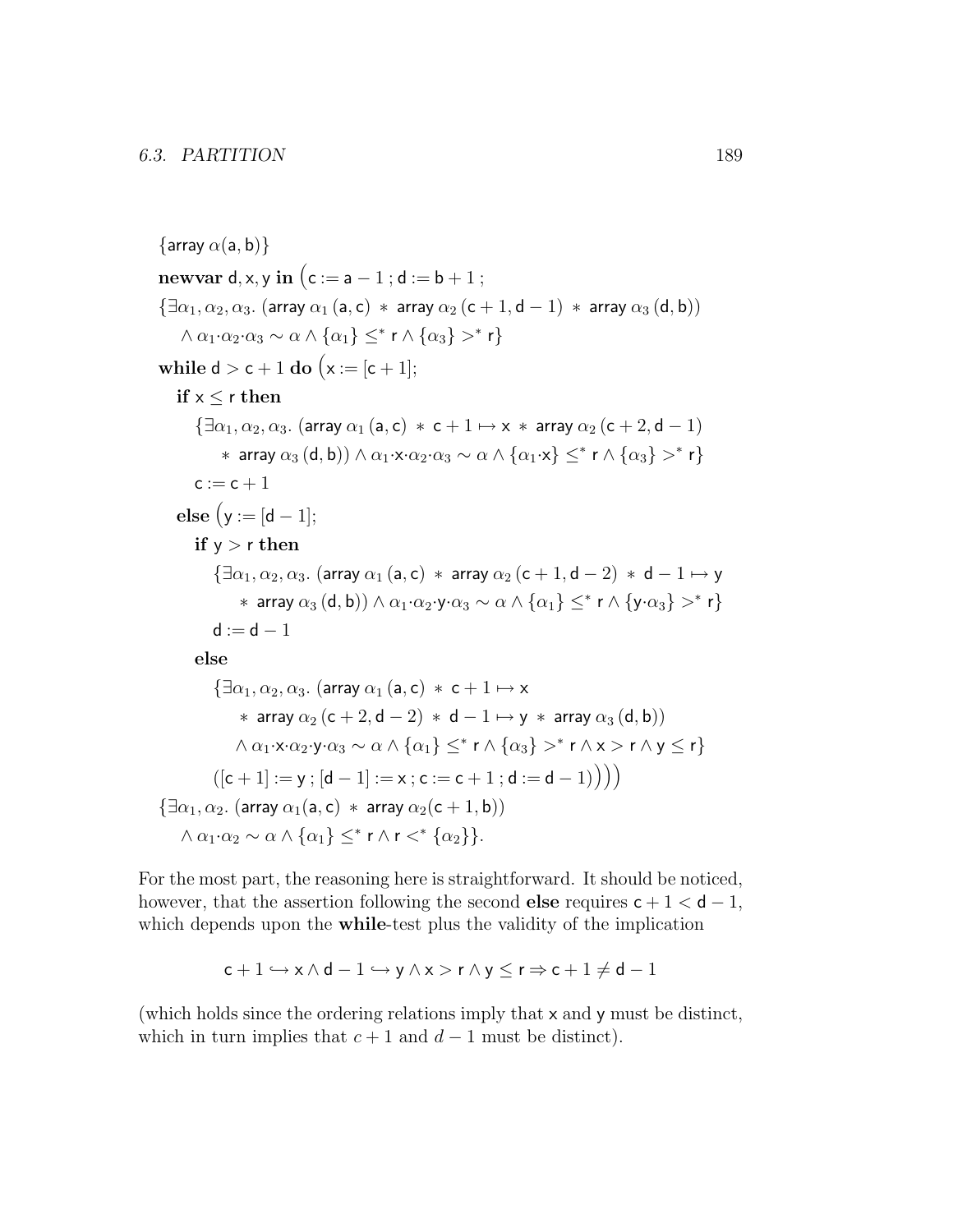It is also straightforward to encapsulate the above program as a nonrecursive procedure. If we define

partition(c; a, b, r) =  
\n
$$
\begin{aligned}\n &\text{newvar } d, x, y \text{ in } \left( c := a - 1 \, ; d := b + 1 \, ; \right. \\
 &\text{while } d > c + 1 \, \text{do} \\
 &\left( x := [c + 1] \, ; \, \text{if } x \le r \, \text{then } c := c + 1 \, \text{else} \right. \\
 &\left( y := [d - 1] \, ; \, \text{if } y > r \, \text{then } d := d - 1 \, \text{else} \right. \\
 &\left( [c + 1] := y \, ; \, [d - 1] := x \, ; c := c + 1 \, ; d := d - 1) \right) \right),\n \end{aligned}
$$

then partition satisfies

$$
H_{\text{partition}} \stackrel{\text{def}}{=} \{\text{array } \alpha(a, b)\}
$$
\n
$$
\text{partition}(c; a, b, r) \{\alpha\}
$$
\n
$$
\{\exists \alpha_1, \alpha_2. \ (\text{array } \alpha_1(a, c) \ * \ \text{array } \alpha_2(c + 1, b))
$$
\n
$$
\land \ \alpha_1 \cdot \alpha_2 \sim \alpha \land \{\alpha_1\} \leq^* r \land r <^* \{\alpha_2\}\}.
$$

#### 6.4 From Partition to Quicksort

We can use the procedure partition to define a version of the recursive sorting procedure called quicksort (which is again a variant of a well-known algorithm by Hoare  $[100]$ ).

Since quicksort is recursive, we must state the specification of the procedure before we prove the correctness of its body, in order to reason about the recursive calls within the body. Fortunately, the specification is an obvious formalization of the requirements for sorting: We assume the specification

$$
H_{\text{quicksort}} \stackrel{\text{def}}{=} \{\text{array } \alpha \text{ (a, b)}\} \\
 \text{quicksort}(\cdot; \mathbf{a}, \mathbf{b}) \{\alpha\} \\
 \{\exists \beta. \text{ array } \beta \text{ (a, b)} \land \beta \sim \alpha \land \text{ord } \beta\}.
$$
\n
$$
(6.8)
$$

(Notice that quicksort does not modify any variables.)

The basic idea behind quicksort is straightforward: One chooses a pivot value, partitions the array to be sorted into segments that are smaller or equal to the pivot and larger or equal to the pivot. Then one uses recursive calls to sort the two segments.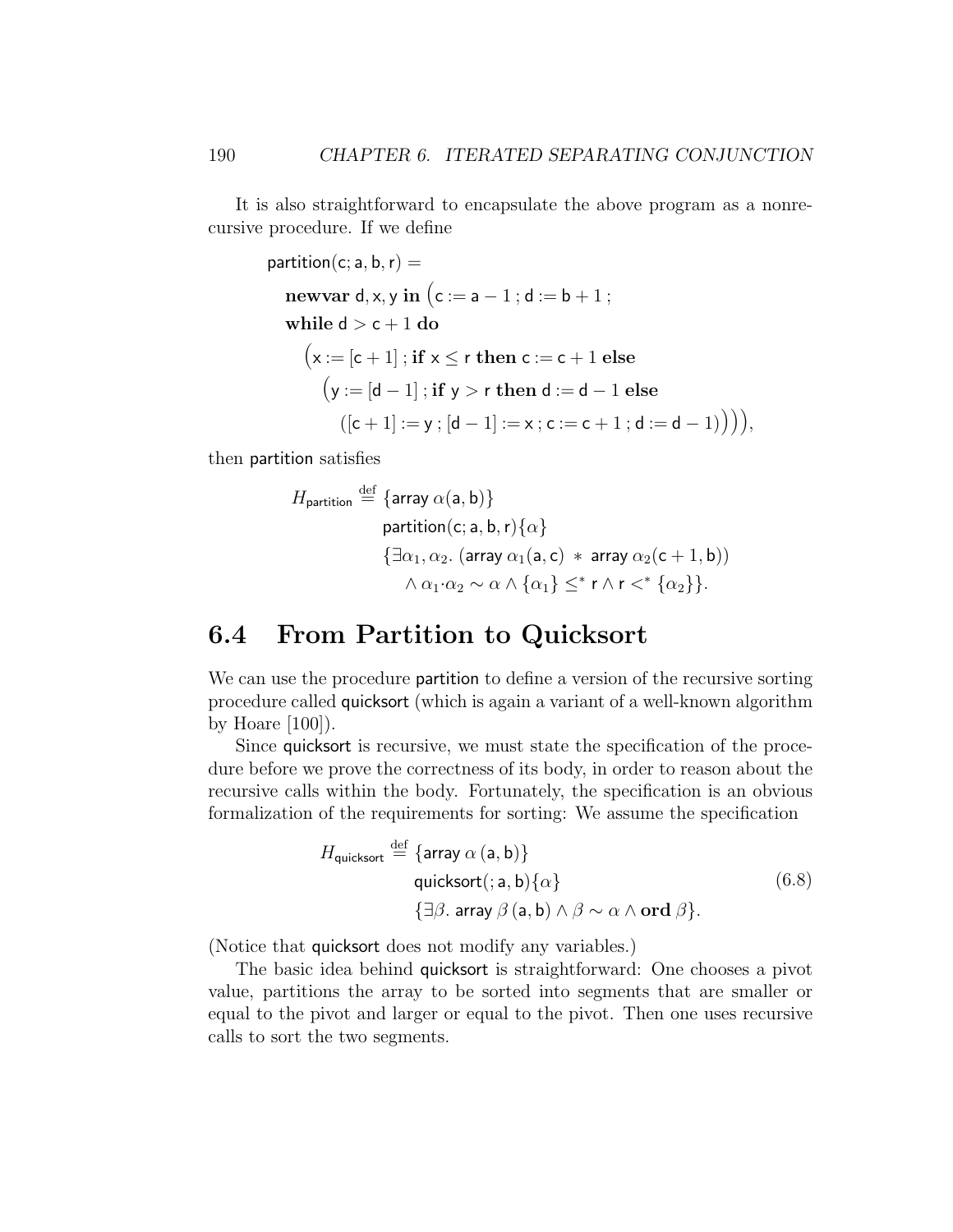#### 6.4. FROM PARTITION TO QUICKSORT 191

In our version, there is a complication because it is possible that one of the segments produced by the procedure partition will be empty while the other is the entire array to be sorted, in which case a naive version of quicksort will never terminate. (Consider, for example, the case where all elements of the array have the same value.) To circumvent this problem, we sort the end elements of the array separately, use their mean as the pivot value, and apply partition only to the interior of the array, so that the division of the entire array always has at least one element in each segment.

Then the following is an annotated specification of the body of quicksort:

```
H_{\mathsf{partition}}, H_{\mathsf{quicksort}} \vdash\{array \alpha (a, b)}
    if a < b then newvar c in
          (\{\exists x_1, \alpha_0, x_2. (a \mapsto x_1 \ast array \alpha_0(a + 1, b - 1) \ast b \mapsto x_2)\wedge x<sub>1</sub>·\alpha_0·x<sub>2</sub> ∼ \alpha}
          newvar x1, x2, r in
               (x1 := [a]; x2 := [b];
               if x1 > x2 then (|a| := x2 ; |b| := x1) else skip ;
               r := (x1 + x2) \div 2:
               {\exists x_1, \alpha_0, x_2. (a \mapsto x_1 * array \alpha_0(a + 1, b - 1) * b \mapsto x_2)}\wedge x_1 \cdot \alpha_0 \cdot x_2 \sim \alpha \wedge x_1 \leq r \leq x_2\{\text{array }\alpha_0(\mathsf{a}+1,\mathsf{b}-1)\}partition(\mathsf{c};\mathsf{a}+1,\mathsf{b}-1,\mathsf{r})\{\alpha_0\}\{\exists \alpha_1, \alpha_2. (array \alpha_1(\mathsf{a}+1,\mathsf{c})* array \alpha_2({\mathsf{c}}+1, {\mathsf{b}}-1))\wedge \alpha_1 \cdot \alpha_2 \sim \alpha_0\wedge \{\alpha_1\} \leq^* r \wedge r \lt^* \{\alpha_2\}\}\mathcal{L}\begin{array}{c} \begin{array}{c} \end{array} \\ \begin{array}{c} \end{array} \end{array}\begin{array}{c} \hline \end{array}∗
                                                                                                   \sqrt{ }\overline{\phantom{a}}(a \mapsto x_1 * b \mapsto x_2)\wedge x<sub>1</sub>·\alpha_0·x<sub>2</sub> ∼ α
                                                                                                             \wedge x_1 \le r \le x_2\setminus\overline{\phantom{a}}\mathcal{L}\begin{array}{c} \hline \end{array}\int\existsx_1, \alpha_0,x_2\{\exists x_1, \alpha_1, \alpha_2, x_2.\}(a \mapsto x_1 * \text{array} \alpha_1(a + 1, c) * \text{array} \alpha_2(c + 1, b - 1) * b \mapsto x_2)\wedge x<sub>1</sub>·\alpha_1·\alpha_2·x<sub>2</sub> \sim \alpha \wedge x<sub>1</sub> \leq r \leq x<sub>2</sub> \wedge \{\alpha_1\} \leq^* r \wedge r <^* \{\alpha_2\}\} \}\{\exists \alpha_1, \alpha_2\}. (array \alpha_1 (a, c) * array \alpha_2 (c + 1, b)) \wedge \alpha_1 \cdot \alpha_2 \sim \alpha \wedge \{\alpha_1\} \leq^* \{\alpha_2\}.
                .
                .
```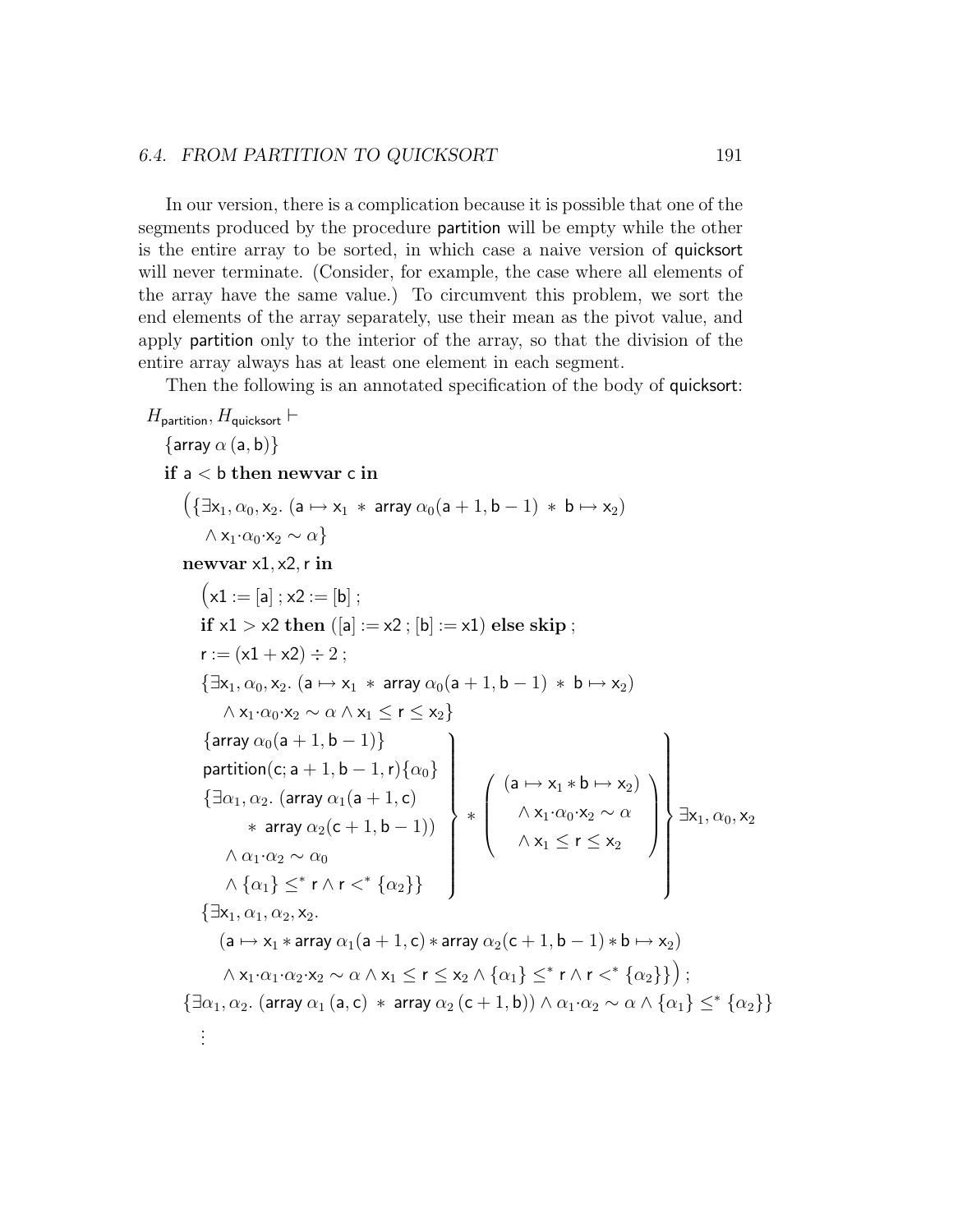$$
\begin{aligned}\n&\vdots \\
&\{\exists\alpha_1,\alpha_2.\ (\text{array } \alpha_1\ (a,c)*\ \text{array}\ \alpha_2\ (c+1,b)) \\
&\wedge\alpha_1\cdot\alpha_2\sim\alpha\wedge\{\alpha_1\}\leq^*\{\alpha_2\}\} \\
&\{\text{array } \alpha_1\ (a,c)\} \\
&\{\exists\beta.\ \text{array}\ \beta\ (a,c) \\
&\wedge\beta\sim\alpha_1\wedge\text{ord}\ \beta\} \\
&\{\exists\beta_1,\alpha_2.\ (\text{array }\beta_1\ (a,c)*\ \text{array}\ \alpha_2(c+1,b) \\
&\wedge\{\alpha_1\cdot\alpha_2\sim\alpha\} \\
&\wedge\{\alpha_1\}\leq^*\{\alpha_2\}\}\n\end{aligned}\n\bigg\} \Rightarrow \begin{pmatrix}\n&\text{array } \alpha_2(c+1,b) \\
&\wedge\alpha_1\cdot\alpha_2\sim\alpha \\
&\wedge\{\alpha_1\}\leq^*\{\alpha_2\} \\
&\wedge\{\alpha_1\}\leq^*\{\alpha_2\}\n\end{pmatrix}\n\bigg\} \exists\alpha_1,\exists\alpha_2\n\n\{\exists\beta_1,\alpha_2.\ (\text{array }\beta_1\ (a,c)*\ \text{array}\ \alpha_2\ (c+1,b)) \\
&\{\text{array } \alpha_2\ (c+1,b)\} \\
&\{\exists\beta_1.\ \text{array}\ \beta\ (c+1,b)\} \\
&\{\exists\beta_1.\ \text{array}\ \beta\ (c+1,b)\} \\
&\wedge\beta_1\cdot\alpha_2\sim\alpha \\
&\{\exists\beta_1,\beta_2.\ (\text{array }\beta_1\ (a,c)*\ \text{array}\ \beta_2\ (c+1,b))\n\end{pmatrix}\n\bigg\} \Rightarrow \begin{pmatrix}\n&\text{array } \beta_1(a,c) \\
&\wedge\beta_1\} \leq^*\{\alpha_2\} \\
&\wedge\text{ord}\ \beta_1 \\
&\wedge\text{ord}\ \beta_1\n\end{pmatrix} \Rightarrow \begin{pmatrix}\n&\text{array } \beta_1(a,c) \\
&\wedge\{\beta_1\} \leq^*\{\alpha_2\} \\
&\wedge\text{ord}\ \beta_1\n\end{pmatrix}\n\end{aligned}
$$

{ $\exists \beta$ . array  $\beta$  (a, b)  $\land \beta \sim \alpha \land \text{ord } \beta$ }.

The pre- and postconditions of the above specification match those of the assumed specification 6.8. Moreover, the only free variables of the specified command are a and b, neither of which is modified. Thus we may satisfy 6.8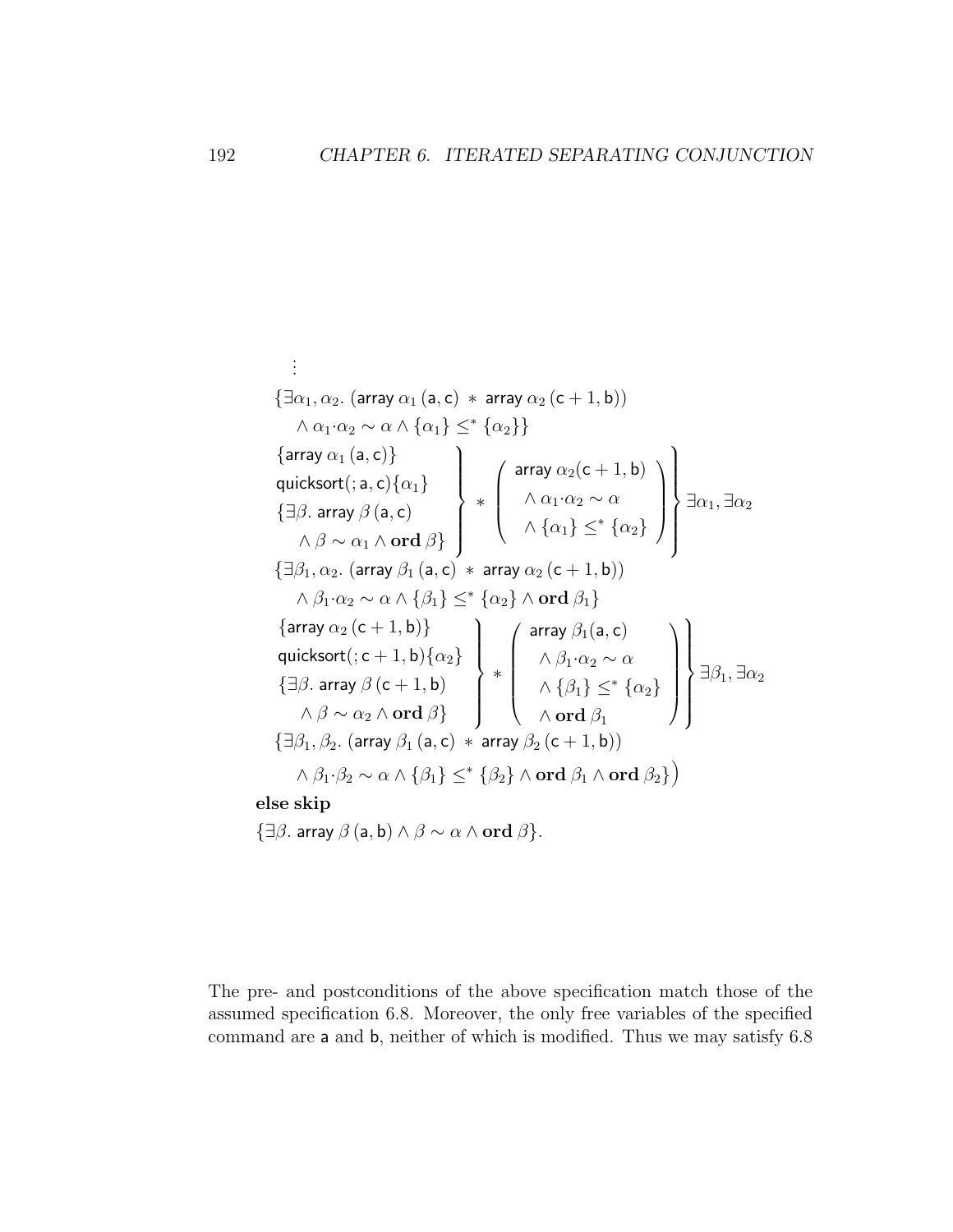by using the command as the body of the procedure declaration:

$$
\begin{aligned}\n\text{quicksort}(a, b) &= \\
\text{if } a < b \text{ then } \text{newvar } c \text{ in} \\
&\quad \text{(newvar } x1, x2, r \text{ in} \\
&\quad \text{(x1 := [a] ; x2 := [b];} \\
\text{if } x1 > x2 \text{ then } ([a] := x2 ; [b] := x1) \text{ else skip}; \\
&\quad \text{r} := (x1 + x2) \div 2 \text{; partition}(a + 1, b - 1, r; c)) \\
\text{quicksort}(a, c) \text{; quicksort}(c + 1, b)) \\
\text{else skip.}\n\end{aligned}
$$

#### 6.5 Another Cyclic Buffer

When an array is used as a cyclic buffer, it represents a sequence in a more complex way than is described by the predicate array: The array location holding a sequence element is determined by modular arithmetic.

To illustrate, we assume that an n-element array has been allocated at location l, and we write  $x \oplus y$  for the integer such that

$$
x \oplus y = x + y
$$
 modulo **n** and  $1 \le j < l + n$ .

We will also use the following variables:

m : number of active elements

i : pointer to first active element

j : pointer to first inactive element.

Let  $R$  abbreviate the assertion

 $R \stackrel{\text{def}}{=} 0 \le m \le n \wedge 1 \le i < l + n \wedge l \le j < l + n \wedge j = i \oplus m.$ 

It is easy to show (using ordinary Hoare logic) that

$$
\{R \wedge m < n\} \; m := m + 1 \; ; \; \textbf{if} \; j = l + n - 1 \; \textbf{then} \; j := l \; \textbf{else} \; j := j + 1 \; \{R\}
$$

and

$$
\{R \wedge m > 0\} \text{ m} := m - 1 \text{ ; if } i = l + n - 1 \text{ then } i := l \text{ else } i := i + 1 \{R\}.
$$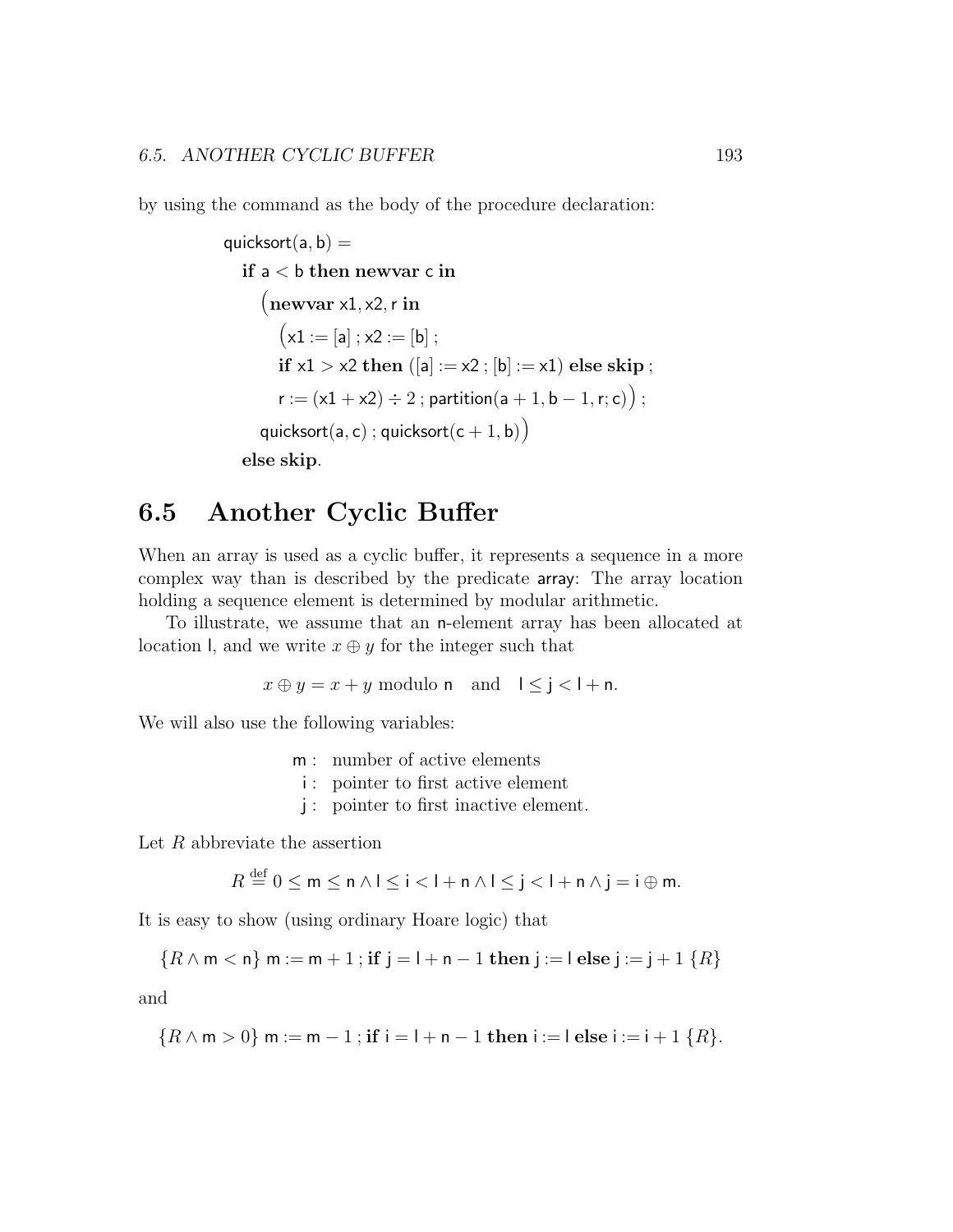Then the following invariant describes the situation where the cyclic buffer contains the sequence  $\alpha$ :

$$
((\bigcirc_{k=0}^{m-1}i\oplus k\mapsto \alpha_{k+1})\;*\;(\bigcirc_{k=0}^{n-m-1}j\oplus k\mapsto -))\wedge m=\#\alpha\wedge R,
$$

and the following is an annotated specification of a command that inserts the value x at the end of the sequence  $\alpha$ . (The indications on the right refer to axiom schema in Section 6.1.)

$$
\{((\bigodot_{k=0}^{m-1} i \oplus k \mapsto \alpha_{k+1}) * (\bigodot_{k=0}^{n-m-1} j \oplus k \mapsto -))
$$
\n
$$
\wedge m = \#\alpha \wedge R \wedge m < n\}
$$
\n
$$
\{((\bigodot_{k=0}^{n-m-1} i \oplus k \mapsto \alpha_{k+1}) * (\bigodot_{k=0}^{n} j \oplus k \mapsto -) * \qquad (6.3)
$$
\n
$$
(\bigodot_{k=1}^{n-m-1} i \oplus k \mapsto -)) \wedge m = \#\alpha \wedge R \wedge m < n\}
$$
\n
$$
\{((\bigodot_{k=0}^{n-m-1} i \oplus k \mapsto \alpha_{k+1}) * j \oplus 0 \mapsto - * \qquad (6.2)
$$
\n
$$
(\bigodot_{k=1}^{n-m-1} i \oplus k \mapsto -)) \wedge m = \#\alpha \wedge R \wedge m < n\}
$$
\n
$$
[j] := x ;
$$
\n
$$
\{((\bigodot_{k=0}^{n-m-1} i \oplus k \mapsto \alpha_{k+1}) * j \oplus 0 \mapsto x * \qquad (\bigodot_{k=1}^{n-m-1} i \oplus k \mapsto -)) \wedge m = \#\alpha \wedge R \wedge m < n\}
$$
\n
$$
\{((\bigodot_{k=0}^{n-m-1} i \oplus k \mapsto \alpha_{k+1}) * i \oplus m \mapsto x * \qquad (\bigodot_{k=n}^{n-m-1} j \oplus k \mapsto -)) \wedge m = \#\alpha \wedge R \wedge m < n\}
$$
\n
$$
\{((\bigodrod_{k=0}^{n-m-1} i \oplus k \mapsto (\alpha \cdot x)_{k+1}) * (\bigodot_{k=m}^{n-m} i \oplus k \mapsto (\alpha \cdot x)_{k+1}) * \qquad (6.2)
$$
\n
$$
(\bigodrod_{k=1}^{n-m-1} i \oplus k \mapsto -)) \wedge m = \#\alpha \wedge R \wedge m < n\}
$$
\n
$$
\{((\bigodrod_{k=0}^{n-m-1} i \oplus k \mapsto \alpha \cdot x)_{k+1}) * (\bigodot_{k=n}^{n-m-1} i \opl
$$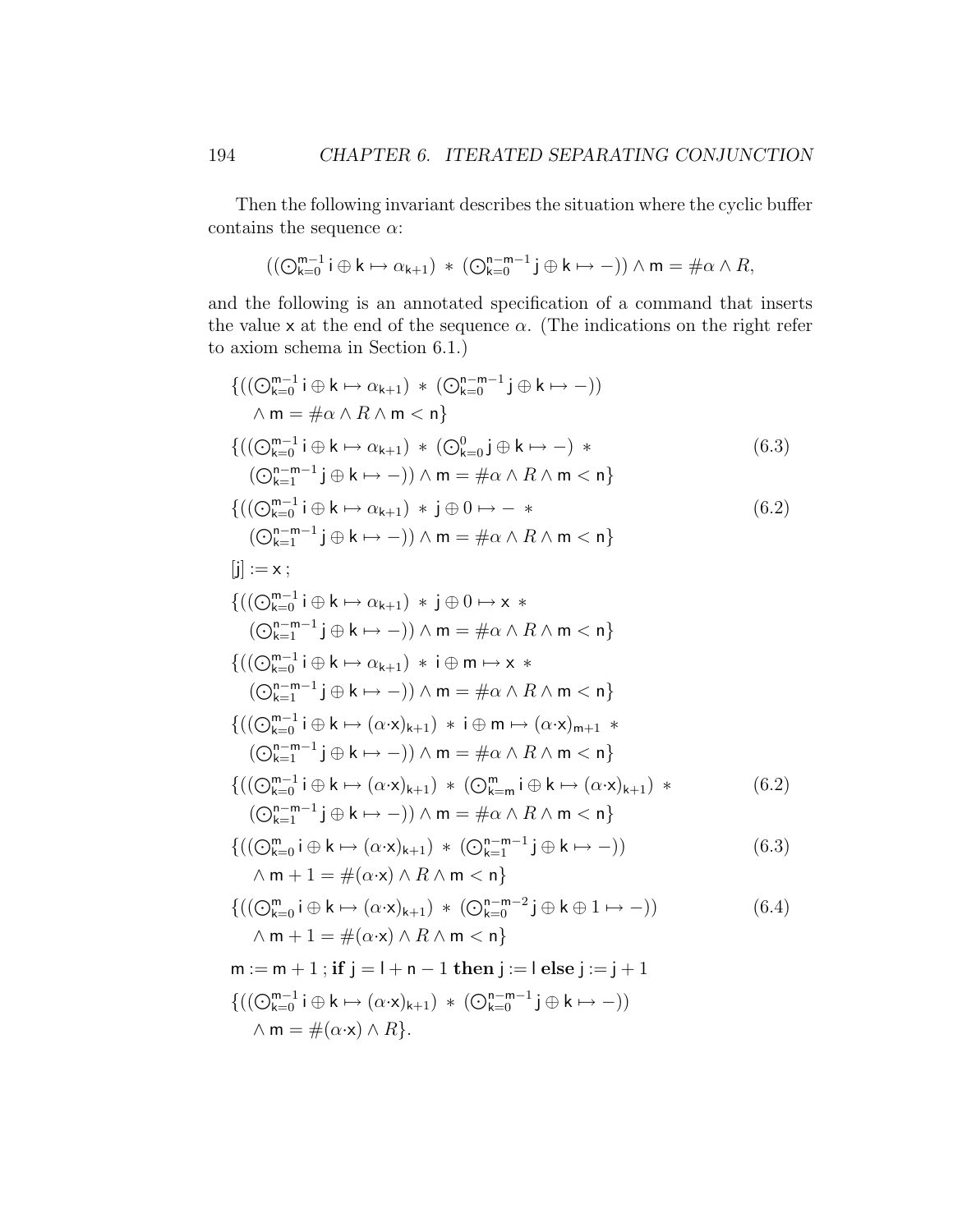#### 6.6 Connecting Two Views of Simple Lists

Somewhat surprisingly, the iterated separating conjunction can be used profitably to describe lists as well as arrays. A simple example is the connection between ordinary simple lists and Bornat lists:



From the definitions

$$
\begin{aligned}\n\text{list } \epsilon \, \text{i} &\stackrel{\text{def}}{=} \text{emp } \land \text{i} = \text{nil} \\
\text{list } (\text{a} \cdot \alpha) \, \text{i} &\stackrel{\text{def}}{=} \exists \text{j. i} \mapsto \text{a, j} * \text{ list } \alpha \, \text{j}\n\end{aligned}
$$

and

listN 
$$
\epsilon
$$
 i  $\stackrel{\text{def}}{=} \text{emp } \wedge$  i = nil

listN 
$$
(\mathbf{b} \cdot \sigma)
$$
 i  $\stackrel{\text{def}}{=} \mathbf{b} = \mathbf{i} \wedge \exists \mathbf{j}$ .  $\mathbf{i} + 1 \mapsto \mathbf{j} * \mathbf{listN} \sigma \mathbf{j}$ ,

one can show that list can be described in terms of listN and the separating conjunction by

list 
$$
\alpha
$$
 i  $\Leftrightarrow \exists \sigma$ .  $\#\sigma = \#\alpha \wedge (\text{listN }\sigma \text{ i} * \bigcirc_{k=1}^{\#\alpha} \sigma_k \mapsto \alpha_k)$ .

The proof is by structural induction on  $\alpha$ .

#### 6.7 Specifying a Procedure for Subset Lists

A more spectacular example of the use of separated iterative conjunction with lists is provided by an early LISP program that, given a list representing a finite set, computes a list of lists representing all subsets of the input. (More generally, the program maps a list representing a finite multiset into a list of lists representing all sub-multisets; sets are the special case where the lists contain no duplicate elements.)

This algorithm was historically important since it created sublists that shared storage extensively, to an extent that reduced the use of storage to a lower order of complexity compared with unshared sublists.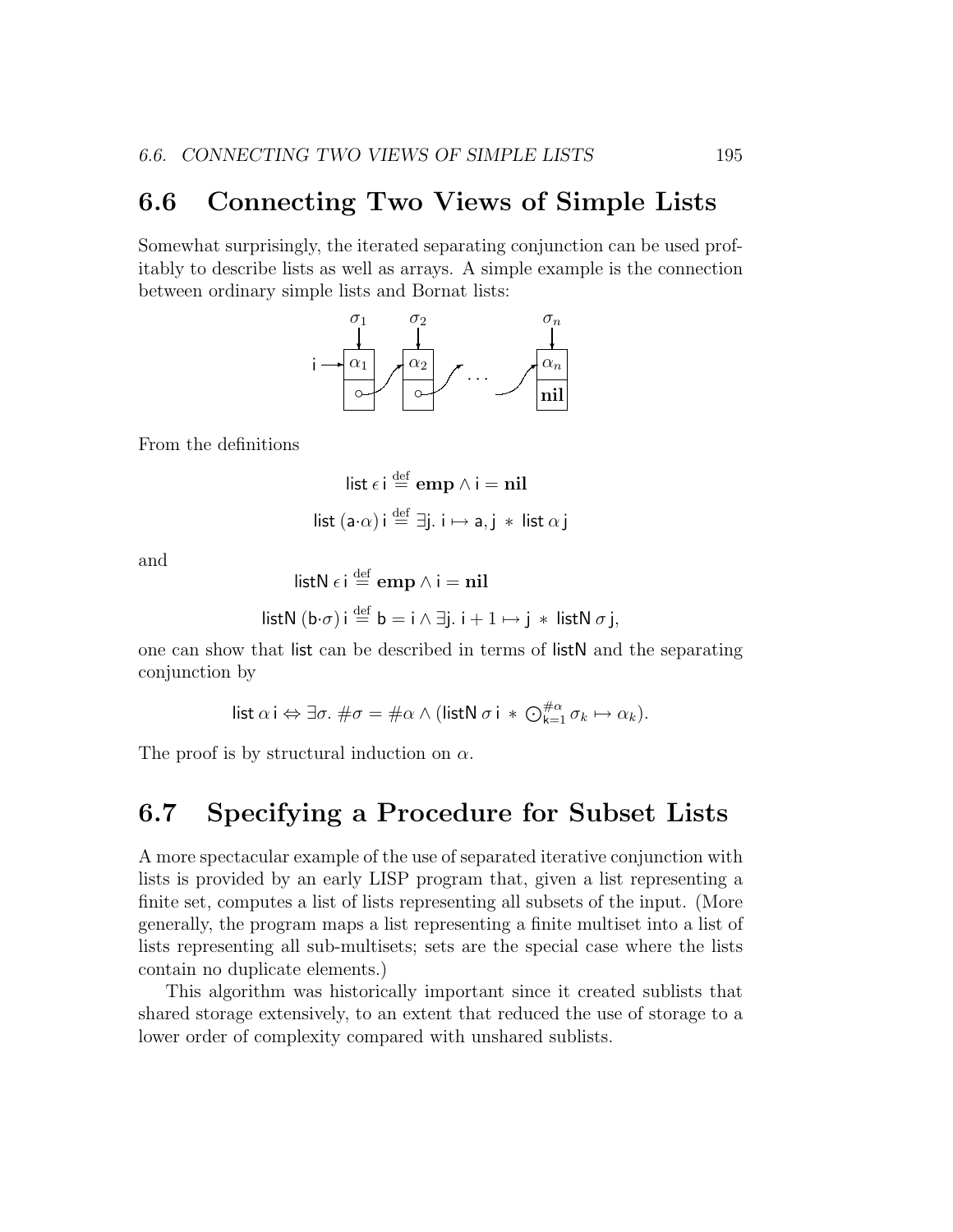Indeed, the resulting sharing structure is more complex than anything produced by the other algorithms in these notes. Thus, it is significant that the program can be verified in separation logic, and even more so that, with the use of the iterated separating conjunction, one can prove enough about the result to determine its size precisely.

We use the following variables to denote various kinds of sequences:

- $\alpha$ : sequences of integers
- $\beta, \gamma$ : nonempty sequences of addresses
	- $\sigma$ : nonempty sequences of sequences of integers.

Our goal is to write a procedure subsets satisfying

$$
H_{\text{subsets}} \stackrel{\text{def}}{=} \{ \text{list } \alpha \text{ i} \}
$$
  
\n
$$
\{ \exists \sigma, \beta. \text{ ss}(\alpha, \sigma) \land \left( \text{list } \alpha \text{ i} * \text{ list } \beta \text{ j} * (Q(\sigma, \beta) \land R(\beta)) \right) \}.
$$
  
\n(6.9)

Here  $\mathsf{ss}(\alpha,\sigma)$  asserts that  $\sigma$  is a sequence of the sequences that represent the subsets of (the set represented by)  $\alpha$ . The inductive definition also specifies the order of elements in  $\sigma$  and its elements:

$$
\begin{aligned} \mathsf{ss}(\epsilon,\sigma) &\stackrel{\text{def}}{=} \sigma = [\epsilon] \\ \mathsf{ss}(\mathsf{a} \cdot \alpha,\sigma) &\stackrel{\text{def}}{=} \exists \sigma'. \; \mathsf{ss}(\alpha,\sigma') \land \sigma = (\mathsf{ext}_{\mathsf{a}} \sigma') \cdot \sigma', \end{aligned}
$$

where  $\mathsf{ext}_\mathsf{a}$  is a function that prefixes  $\mathsf{a}$  to every element of its argument:

$$
\#\text{ext}_{\mathsf{a}}\sigma \stackrel{\text{def}}{=} \#\sigma
$$

$$
\forall_{i=1}^{\#\sigma} (\text{ext}_{\mathsf{a}}\sigma)_i \stackrel{\text{def}}{=} \mathsf{a} \cdot \sigma_i.
$$

(Here  $\forall_{i=1}^{\# \sigma} p$  abbreviates  $\forall i.$   $(1 \leq i \leq \# \sigma) \Rightarrow p.$ )

The formula  $Q(\sigma, \beta)$  asserts that the elements of  $\beta$  are lists representing the elements of  $\sigma$ :

$$
Q(\sigma,\beta) \stackrel{\text{def}}{=} \#\beta = \#\sigma \wedge \forall_{i=1}^{\#\beta} \text{ (list } \sigma_i \beta_i \ast \textbf{ true)}.
$$

The formula  $R(\beta)$  uses the iterated separating conjunction to assert that the final element of  $\beta$  is the empty list, and that every previous element is a list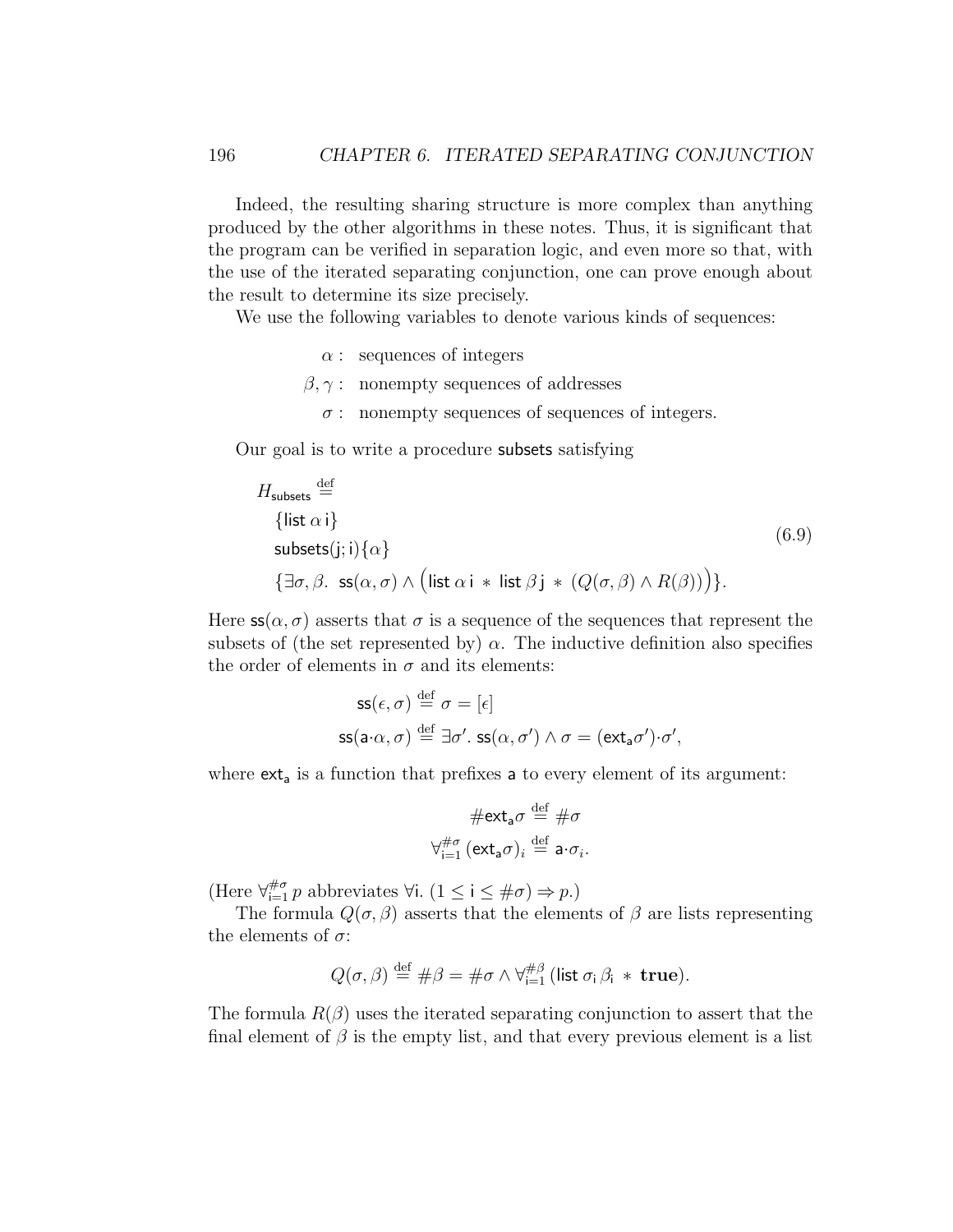consisting of a single record followed by a list occurring later in  $\beta$ :

$$
R(\beta) \stackrel{\text{def}}{=} (\beta_{\#\beta} = \mathbf{nil} \wedge \mathbf{emp}) * \n\bigcirc_{i=1}^{\#\beta-1} (\exists \mathsf{a}, \mathsf{k}. \ \mathsf{i} < \mathsf{k} \leq \#\beta \wedge \beta_{\mathsf{i}} \mapsto \mathsf{a}, \beta_{\mathsf{k}}).
$$

At this stage, we can determine the storage used by subsets. By induction on the definition of ss, using  $\#\text{ext}_a\sigma = \#\sigma$ , one can show that  $\text{ss}(\alpha, \sigma)$  implies  $\#\sigma = 2^{\#\alpha}$ . Then the definition of Q shows directly that  $\#\beta = \#\sigma$ .

Next, by induction on the definition of list, it is clear that list  $\alpha$  describes a heap containing  $\#\alpha$  two-cells, and similarly list  $\beta$  describes a heap containing  $\#\beta$  two-cells. Also, from the definition of  $R(\beta)$  and the iterated separating conjunction,  $R(\beta)$  describes a heap containing  $\#\beta - 1$  two-cells.

Now consider the postcondition of the specification (6.9) of subsets:

$$
\{\exists \sigma, \beta. \ \mathsf{ss}(\alpha, \sigma) \land (\mathsf{list}\ \alpha\ \mathsf{i} \ * \ \mathsf{list}\ \beta\ \mathsf{j} \ * \ (Q(\sigma, \beta) \land R(\beta))\}.
$$

This assertion describes a heap containing three disjoint parts: a list containing  $\#\alpha$  two-cells (the input list), a list containing  $2^{*\mu\alpha}$  two-cells, and a list containing  $2^{\text{#}\alpha} - 1$  two-cells.

To verify the specification of subsets, we will also need to define the formula

$$
W(\beta, \gamma, \mathsf{a}) \stackrel{\text{def}}{=} \# \gamma = \# \beta \land \bigodot_{\mathsf{i}=1}^{\# \gamma} \gamma_{\mathsf{i}} \mapsto \mathsf{a}, \beta_{\mathsf{i}},
$$

which asserts that  $\gamma$  is a sequence of addresses such that  $\gamma_i$  is a list consisting of a followed by the ith element of  $\beta$ .

It is immediately evident that:

$$
Q([\epsilon], [\mathbf{nil}]) \Leftrightarrow \mathbf{true}
$$

$$
R([\mathbf{nil}]) \Leftrightarrow \mathbf{emp}.
$$

Less trivial are the following:

Proposition 19

$$
W(\beta, \gamma, \mathsf{a}) \, * \, \mathsf{g} \mapsto \mathsf{a}, \mathsf{b} \Leftrightarrow W(\mathsf{b} \cdot \beta, \mathsf{g} \cdot \gamma, \mathsf{a}).
$$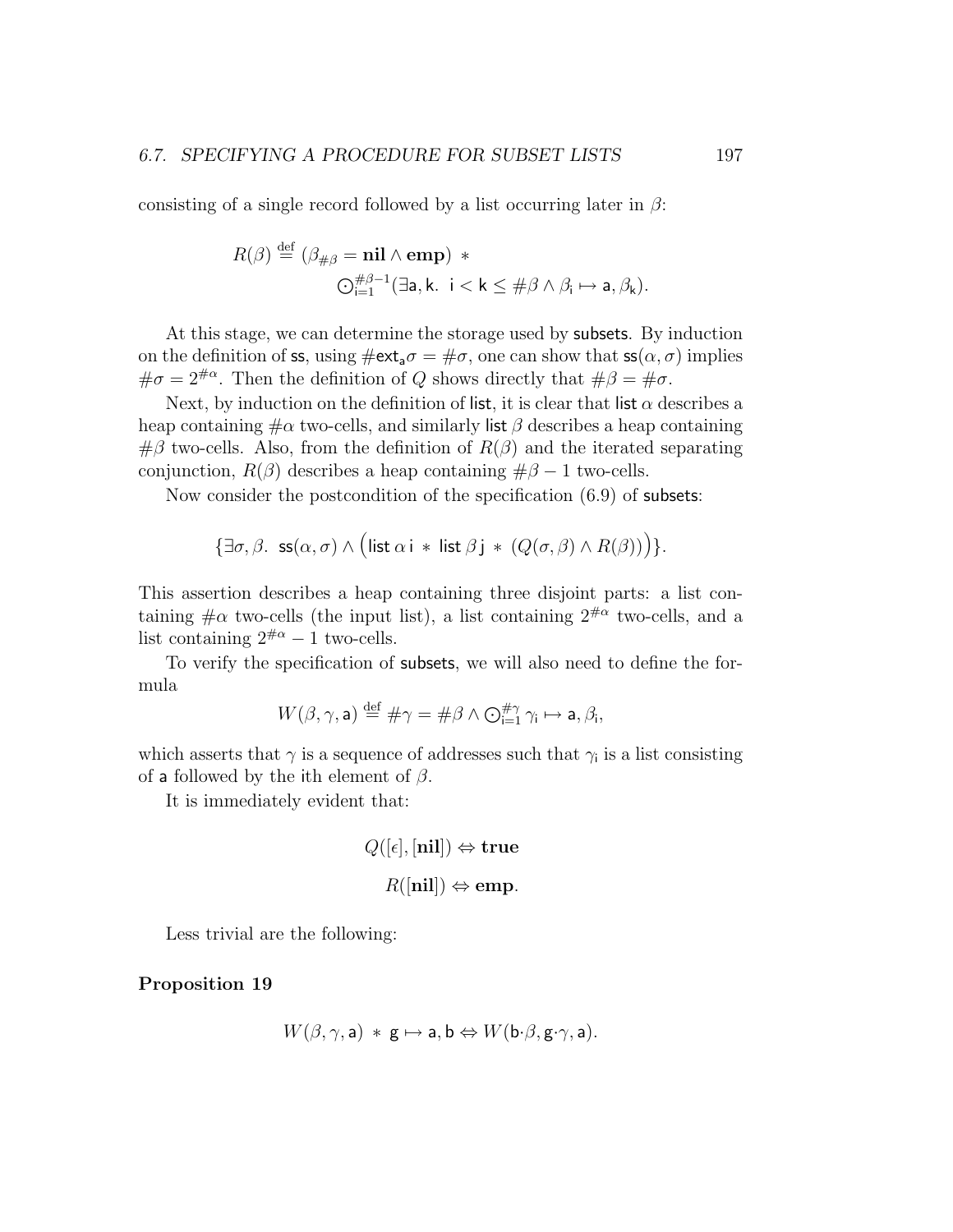PROOF

$$
W(\beta, \gamma, a) * g \mapsto a, b
$$
  
\n
$$
\Leftrightarrow \#\gamma = \#\beta \land (g \mapsto a, b * \bigcirc_{i=1}^{\#\gamma} \gamma_i \mapsto a, \beta_i)
$$
  
\n
$$
\Leftrightarrow \#g \cdot \gamma = \#\mathbf{b} \cdot \beta \land
$$
  
\n
$$
((\bigcirc_{i=1}^1 (g \cdot \gamma)_i \mapsto a, (b \cdot \beta)_i) * (\bigcirc_{i=1}^{\#\mathbf{g} \cdot \gamma - 1} (g \cdot \gamma)_{i+1} \mapsto a, (b \cdot \beta)_{i+1}))
$$
  
\n
$$
\Leftrightarrow \#g \cdot \gamma = \#\mathbf{b} \cdot \beta \land \bigcirc_{i=1}^{\#\mathbf{g} \cdot \gamma} (g \cdot \gamma)_i \mapsto a, (b \cdot \beta)_i
$$
  
\n
$$
\Leftrightarrow W(\mathbf{b} \cdot \beta, g \cdot \gamma, a).
$$

end of proof

Proposition 20

$$
Q(\sigma,\beta) * W(\beta,\gamma,\mathsf{a}) \Rightarrow Q((\mathsf{ext}_{\mathsf{a}}\sigma)\cdot\sigma,\gamma\cdot\beta).
$$

PROOF Let

$$
p(i) \stackrel{\text{def}}{=} \text{list } \sigma_i \beta_i
$$
  

$$
q(i) \stackrel{\text{def}}{=} \gamma_i \mapsto \mathsf{a}, \beta_i
$$
  

$$
n \stackrel{\text{def}}{=} \#\sigma.
$$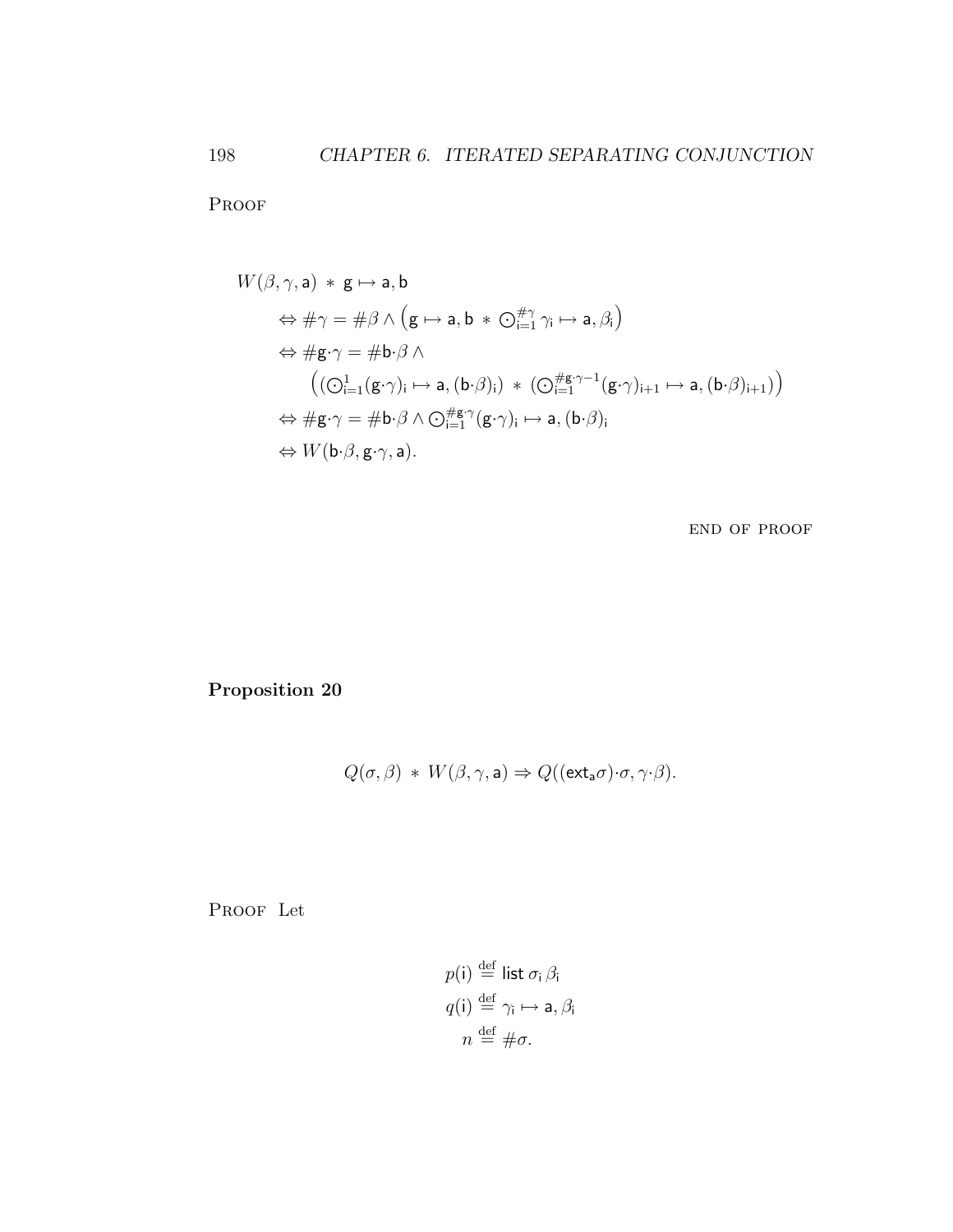Then

$$
Q(\sigma,\beta) * W(\beta,\gamma,a)
$$
  
\n
$$
\Rightarrow (\#\beta = n \land \forall_{i=1}^{\# \beta} p(i) * true) * (\#\gamma = \#\beta \land \bigcirc_{i=1}^{\# \gamma} q(i))
$$
  
\n
$$
\Rightarrow \#\beta = n \land \#\gamma = n \land ((\forall_{i=1}^n p(i) * true) * \bigcirc_{i=1}^n q(i))
$$
  
\n
$$
\Rightarrow \#\beta = n \land \#\gamma = n \land ((\forall i. 1 \le i \le n \Rightarrow p(i) * true) * \bigcirc_{i=1}^n q(i))
$$
 (a)  
\n
$$
\Rightarrow \#\beta = n \land \#\gamma = n \land (\forall i. (1 \le i \le n \Rightarrow p(i) * true) * \bigcirc_{j=1}^n q(j))
$$
 (b)  
\n
$$
\Rightarrow \#\beta = n \land \#\gamma = n \land (\forall i. (1 \le i \le n \Rightarrow (p(i) * true \land \bigcirc_{j=1}^n q(j)))
$$
 (c)  
\n
$$
\Rightarrow \#\beta = n \land \#\gamma = n \land \forall_{i=1}^n (p(i) * true \land \bigcirc_{j=1}^n q(j))
$$
  
\n
$$
\Rightarrow \#\beta = n \land \#\gamma = n \land \forall_{i=1}^n (p(i) * true) \land \forall_{i=1}^n (p(i) * true \land \bigcirc_{j=1}^n q(j))
$$
  
\n
$$
\Rightarrow \#\beta = n \land \#\gamma = n \land \forall_{i=1}^n (p(i) * true \land \bigcirc_{i=1}^n (p(i) * true \land q(i))
$$
  
\n
$$
\Rightarrow \#\beta = n \land \#\gamma = n \land \forall_{i=1}^n (p(i) * true)
$$
  
\n
$$
\forall_{i=1}^n (list \sigma_i \beta_i * true \land \gamma_i \mapsto a, \beta_i)
$$
  
\n
$$
\Rightarrow \#\gamma = n \land \#\beta = n \land \forall_{i=1}^n (list \sigma_i \beta_i * true)
$$
  
\n
$$
\Rightarrow \#\gamma \beta = \#(\text{ext}_a \sigma) \cdot \sigma \land \forall_{i=1}^{\# \gamma} (\text{list } ((\text{ext}_a \sigma) \cdot \sigma_i) \cdot (\gamma \cdot \beta_i) * true)
$$
  
\n
$$
\Rightarrow Q((\text{ext
$$

Here (a) implies (b) by the semidistributive law for  $*$  and  $\forall$ , while (b) implies (c) since, as the reader may verify,  $((p \Rightarrow q) * r) \Rightarrow (p \Rightarrow (q * r))$  is valid when  $p$  is pure. END OF PROOF

Proposition 21

$$
R(\beta) * W(\beta, \gamma, \mathsf{a}) \Rightarrow R(\gamma \cdot \beta).
$$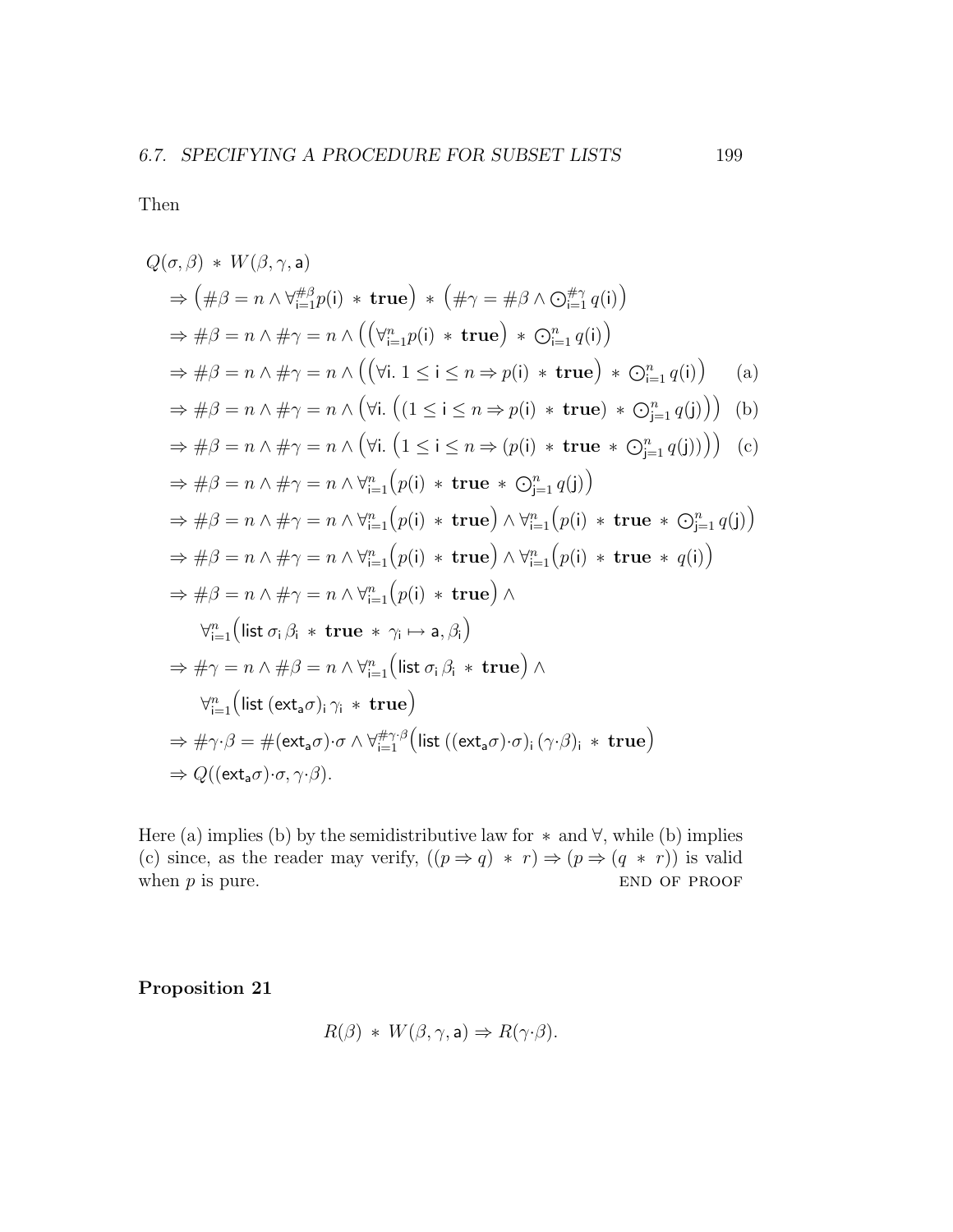**PROOF** 

$$
R(\beta) * W(\beta, \gamma, a)
$$
  
\n
$$
\Rightarrow (\beta_{\# \beta} = \mathbf{nil} \wedge \mathbf{emp}) *\n\sum_{i=1}^{\# \gamma} \gamma_i \mapsto a, \beta_i *\n\sum_{i=1}^{\# \beta - 1} (\exists a, k. \ i < k \leq \# \beta \wedge \beta_i \mapsto a, \beta_k)
$$
  
\n
$$
\Rightarrow ((\gamma \cdot \beta)_{\# \gamma \cdot \beta} = \mathbf{nil} \wedge \mathbf{emp}) *\n\sum_{i=1}^{\# \gamma} (\exists a, k. \ i \leq \# \gamma < k \leq \# \gamma \cdot \beta \wedge (\gamma \cdot \beta)_i \mapsto a, (\gamma \cdot \beta)_k) *\n\sum_{i=\# \gamma+1}^{\# \gamma \cdot \beta-1} (\exists a, k. \ i < k \leq \# \gamma \cdot \beta \wedge (\gamma \cdot \beta)_i \mapsto a, (\gamma \cdot \beta)_k)
$$
  
\n
$$
\Rightarrow ((\gamma \cdot \beta)_{\# \gamma \cdot \beta} = \mathbf{nil} \wedge \mathbf{emp}) *\n\sum_{i=1}^{\# \gamma \cdot \beta-1} (\exists a, k. \ i < k \leq \# \gamma \cdot \beta \wedge (\gamma \cdot \beta)_i \mapsto a, (\gamma \cdot \beta)_k)
$$
  
\n
$$
\Rightarrow R(\gamma \cdot \beta).
$$

end of proof

From the last two propositions, we have

$$
(Q(\sigma, \beta) \land R(\beta)) * W(\beta, \gamma, \mathbf{a})
$$
  
\n
$$
\Rightarrow (Q(\sigma, \beta) * W(\beta, \gamma, \mathbf{a})) \land (R(\beta) * W(\beta, \gamma, \mathbf{a}))
$$
  
\n
$$
\Rightarrow Q((\mathbf{ext}_{\mathbf{a}} \sigma) \cdot \sigma, \gamma \cdot \beta) \land R(\gamma \cdot \beta).
$$

Using these results, we can construct and verify a recursive procedure satisfying (6.9). The first step is to construct a subsidiary recursive procedure extapp that, given a list representing a sequence  $\beta$  of lists, creates a list representing the sequence of those lists that are obtained by prefixing the integer **a** to each element of  $\beta$ :

$$
H_{\text{extapp}} \stackrel{\text{def}}{=} \{ \text{list } \beta \, \text{i} \}
$$
  
 
$$
\text{extapp}(\text{k}; \text{a}, \text{i}, \text{j}) \{ \beta \}
$$
  
 
$$
\{ \exists \gamma. \text{ list } \beta \, \text{i} \, * \, \text{leeg } \gamma \, (\text{k}, \text{j}) \, * \, W(\beta, \gamma, \text{a}) \}.
$$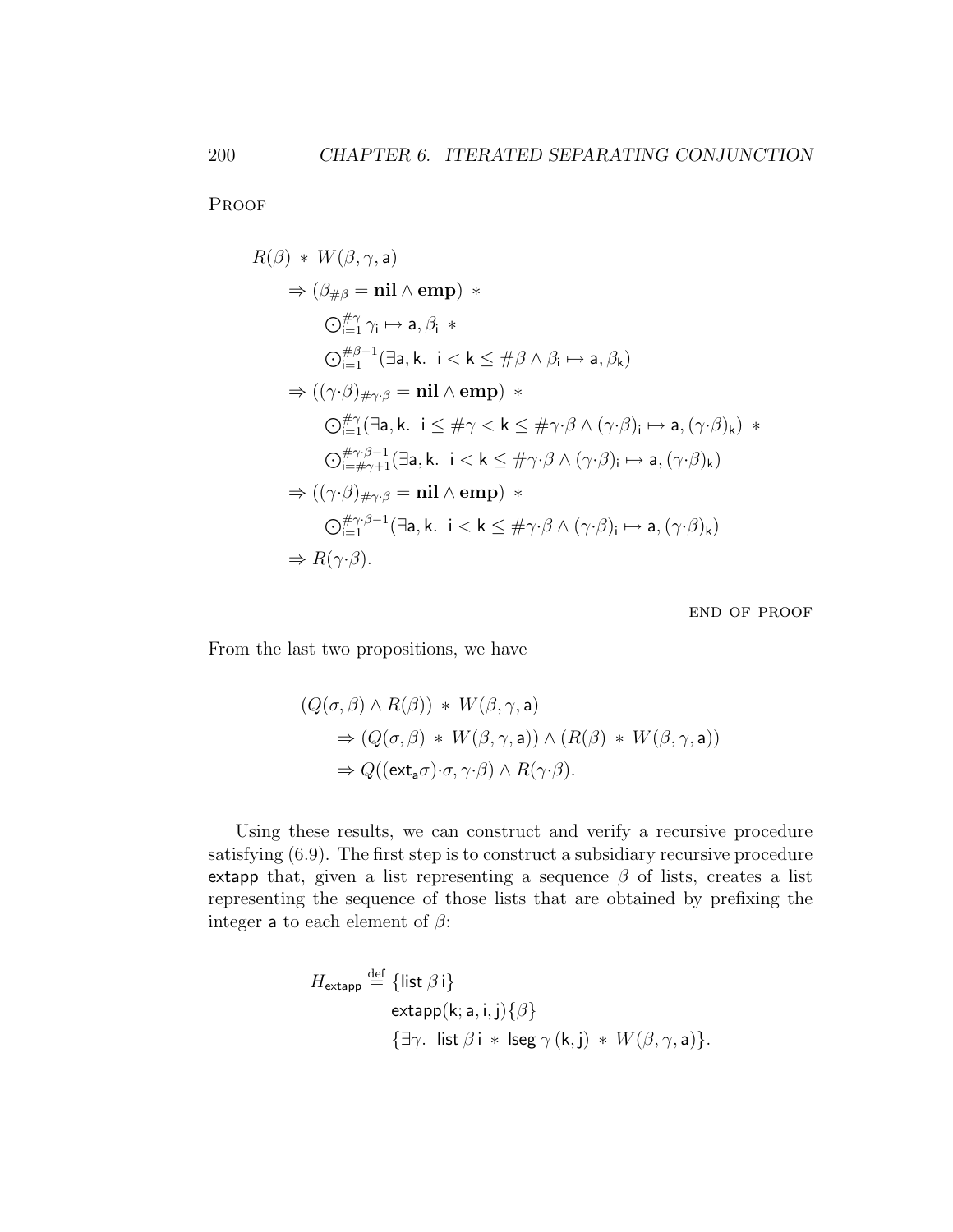The following annotated specification describes the body of extapp:

{list  $\beta$  i} extapp(k; a, i, j){ $\beta$ } { $\exists \gamma$ . list  $\beta$  i \* lseg  $\gamma$  (k, j) \*  $W(\beta, \gamma, a)$ }  $\vdash$ {list  $\beta$  i} if  $i = \text{nil}$  then  $k := i$  else  $\{\exists \mathbf{b}, \mathbf{i}', \beta', \beta = \mathbf{b} \cdot \beta' \land (\mathbf{i} \mapsto \mathbf{b}, \mathbf{i}' \ast \mathbf{list} \beta' \mathbf{i}')\}$ newvar b, i', g in  $(b := [i] ; i' := [i + 1] ;$  $\{\exists \beta'. \ \beta = \mathbf{b} \cdot \beta' \wedge (\mathbf{i} \mapsto \mathbf{b}, \mathbf{i}' \ast \mathbf{list} \beta' \mathbf{i}')\}$ {list  $\beta'$  i'} {list  $\beta'$  i'}  $extapp(k; a, i', j)$  $\{\beta'\}$ { $\exists \gamma$ . list  $\beta'$  i' \* lseg  $\gamma$  (k, j) \*  $W(\beta', \gamma, a)$ }  $\{\exists \gamma'. \text{ list } \beta' \text{ i'} * \text{ lseg } \gamma' (\mathsf{k},\mathsf{j}) * W(\beta',\gamma',\mathsf{a})\}$  $\mathcal{L}$  $\left\lfloor$  $\int$ ∗  $\sqrt{ }$  $\overline{ }$  $\beta = \mathbf{b} \cdot \beta'$ ∧  $i \mapsto b, i'$  $\setminus$  $\Big\}$  $\mathcal{L}$  $\left\lfloor$  $\int$  $\exists \beta'$  $\{\exists \beta', \gamma'. \ \beta = \mathbf{b} \cdot \beta' \wedge$ (list  $(b·β')$  i \* lseg  $\gamma'(k, j)$  \*  $W(\beta', \gamma', a))$ }  $g := \text{cons}(a, b);$  $\{\exists \beta', \gamma'. \ \beta = \mathbf{b} \cdot \beta' \wedge$ (list  $(b·β')i * lseg γ'(k, j) * W(b·β', g·γ', a))$ }  $k := \text{cons}(g, k)$  $\{\exists \beta', \gamma'. \ \beta = \mathbf{b} \cdot \beta' \wedge$  $\left(\mathsf{list}\left(\mathsf{b}\mathsf{\cdot}\beta'\right) \mathsf{i} \; * \; \mathsf{lseg}\mathsf{g}\mathsf{\cdot}\gamma'\left(\mathsf{k}, \mathsf{j}\right) \; * \; W(\mathsf{b}\mathsf{\cdot}\beta', \mathsf{g}\mathsf{\cdot}\gamma', \mathsf{a})\right)\right\}\right)$  $\{\exists \gamma. \; \text{list } \beta \text{ i} * \text{ lseg } \gamma \text{ (k, i)} * W(\beta, \gamma, \mathsf{a})\}.$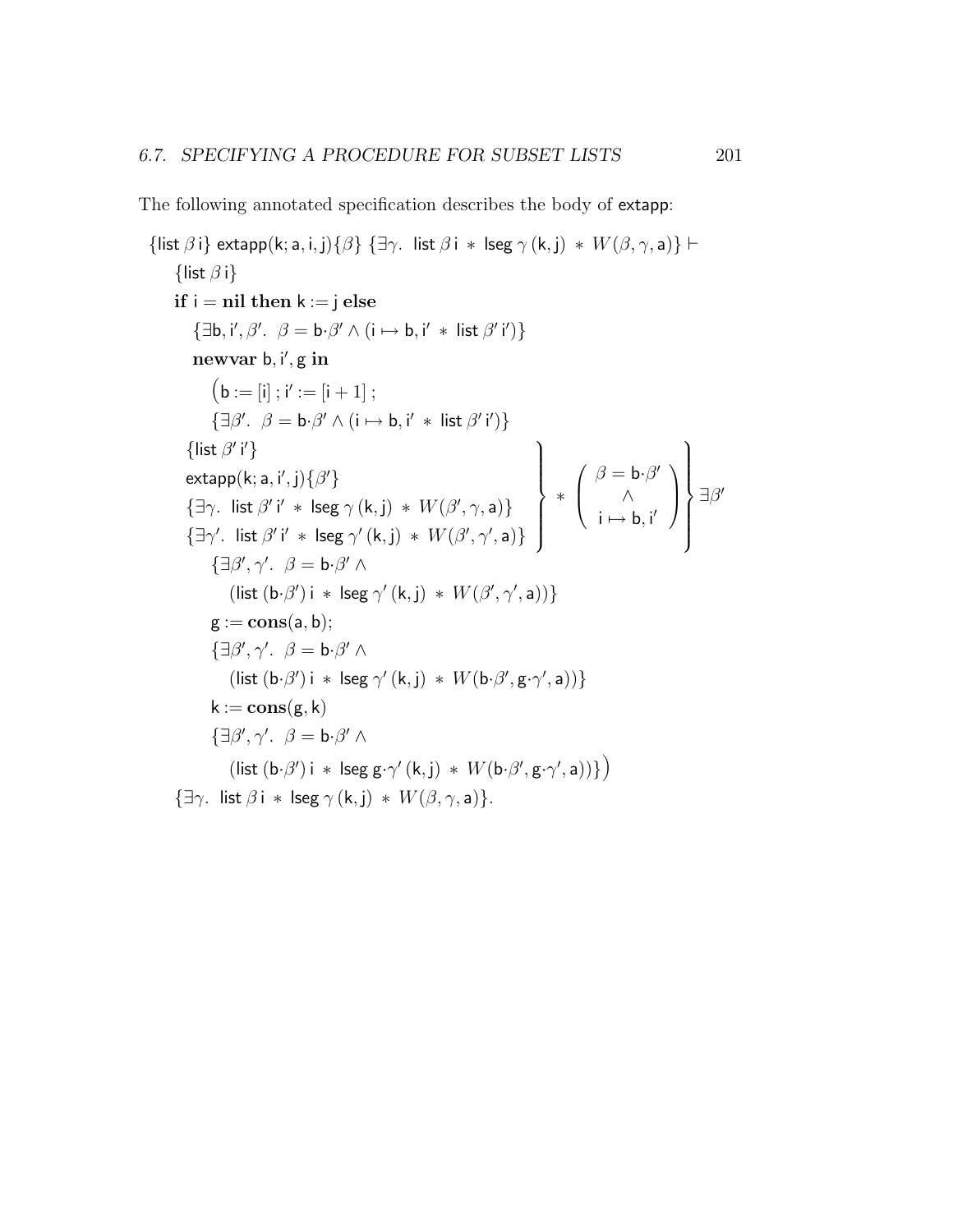Finally, we may define and verify the main procedure subsets satisfying  $(6.9):$ 

 $H_{\text{subsets}}, H_{\text{extapp}} \vdash$ {list  $\alpha$  i} if  $i = \text{nil}$  then  $j := \text{cons}(\text{nil}, \text{nil})$  else  $\{\exists a, i', \alpha'. \ \alpha = a \cdot \alpha' \wedge (i \mapsto a, i' * list \alpha' i')\}$  ${\bf newvar}\ {\bf a}, {\sf i}', {\sf j}'\ {\bf in}\ \big({\bf a} := [{\sf i}]~; {\sf i}':=[{\sf i}+1]\ ;$  $\{\exists \alpha'. \ \alpha = \mathsf{a} \cdot \alpha' \wedge (\mathsf{i} \mapsto \mathsf{a}, \mathsf{i}' \ast \mathsf{list} \alpha' \mathsf{i}')\}$ {list  $\alpha'$  i'}  $\mathsf{subsets}(j';i')\{\alpha'\}$  $\{\exists \sigma, \beta. \; \mathsf{ss}(\alpha', \sigma) \land$ (list  $\alpha'$  i' \* list  $\beta$  j' \*  $(Q(\sigma, \beta) \wedge R(\beta)))$ }  $\{\exists \sigma', \beta'$ . ss $(\alpha', \sigma') \wedge$ (list  $\alpha'$  i' \* list  $\beta'$  j' \*  $(Q(\sigma', \beta') \wedge R(\beta')))$ }  $\mathcal{L}$  $\begin{array}{c} \hline \end{array}$  $\begin{array}{c} \hline \end{array}$ ∗  $\sqrt{ }$  $\overline{ }$  $\alpha = \mathsf{a} \mathord{\cdot} \alpha'$ ∧  $i \mapsto a, i'$  $\setminus$  $\Big\}$   $\exists \alpha'$  $\mathcal{L}$  $\begin{array}{c} \hline \end{array}$  $\begin{array}{c} \hline \end{array}$  $\{\exists \alpha', \sigma', \beta'. \ \left(\alpha = \mathsf{a} \cdot \alpha' \wedge \mathsf{ss}(\alpha', \sigma') \wedge (\mathsf{list}\,(\mathsf{a} \cdot \alpha')\, \mathsf{i}\, \ast \, (Q(\sigma', \beta') \wedge R(\beta')) )\right) \,\ast\, \mathsf{list}\, \beta' \, \mathsf{j'}\}$  $\{$ list  $\beta'$ j' $\}$  $extapp(j; a, j', j')\{\beta'\}$  $\{\exists \gamma. \; \text{list } \beta' \; \text{if} \; * \; \text{lseg } \gamma \; (\text{j}, \text{j}') \; * \; W(\beta', \gamma, \text{a})\}$  $\mathcal{L}$  $\overline{\mathcal{L}}$  $\int$ ∗  $\sqrt{ }$  $\overline{\phantom{a}}$  $\alpha = \mathsf{a} \mathord{\cdot} \alpha' \wedge \mathsf{ss}(\alpha', \sigma') \wedge$ (list  $(a \cdot \alpha')$  i \*  $(Q(\sigma', \beta') \wedge R(\beta')))$  $\setminus$  $\Big\}$  $\mathcal{L}$  $\overline{\mathcal{L}}$  $\int$  $\exists \alpha', \sigma', \beta'$  $\{\exists\alpha',\sigma',\beta'.\ \left(\alpha=\mathsf{a}\mathord{\cdot}\alpha'\wedge\mathsf{ss}(\alpha',\sigma')\wedge\left(\mathsf{list}\left(\mathsf{a}\mathord{\cdot}\alpha'\right)\mathsf{i}\ *~\left(Q(\sigma',\beta')\wedge R(\beta')\right)\right)\right)\ *$  $(\exists \gamma. \text{ list } \beta' j' * \text{ leg } \gamma(j, j') * W(\beta', \gamma, a))$  $\{\exists \alpha', \sigma', \beta', \gamma. \ \alpha = \mathsf{a} \mathord{\cdot} \alpha' \wedge \mathsf{ss}(\mathsf{a} \mathord{\cdot} \alpha', (\mathsf{ext}_\mathsf{a} \sigma') \mathord{\cdot} \sigma') \wedge$  $\big(\textsf{list} \; (\textsf{a} \cdot \alpha') \; \textsf{i} \; * \; \textsf{list} \; (\gamma \cdot \beta') \; \textsf{j} \; * \; (Q((\textsf{ext}_{\textsf{a}} \sigma') \cdot \sigma', \gamma \cdot \beta') \land R(\gamma \cdot \beta')) \big) \big\}\big)$  $\{\exists \sigma, \beta. \; \mathsf{ss}(\alpha, \sigma) \land (\mathsf{list} \alpha \mathsf{i} * \mathsf{list} \beta \mathsf{j} * (Q(\sigma, \beta) \land R(\beta)))\}.$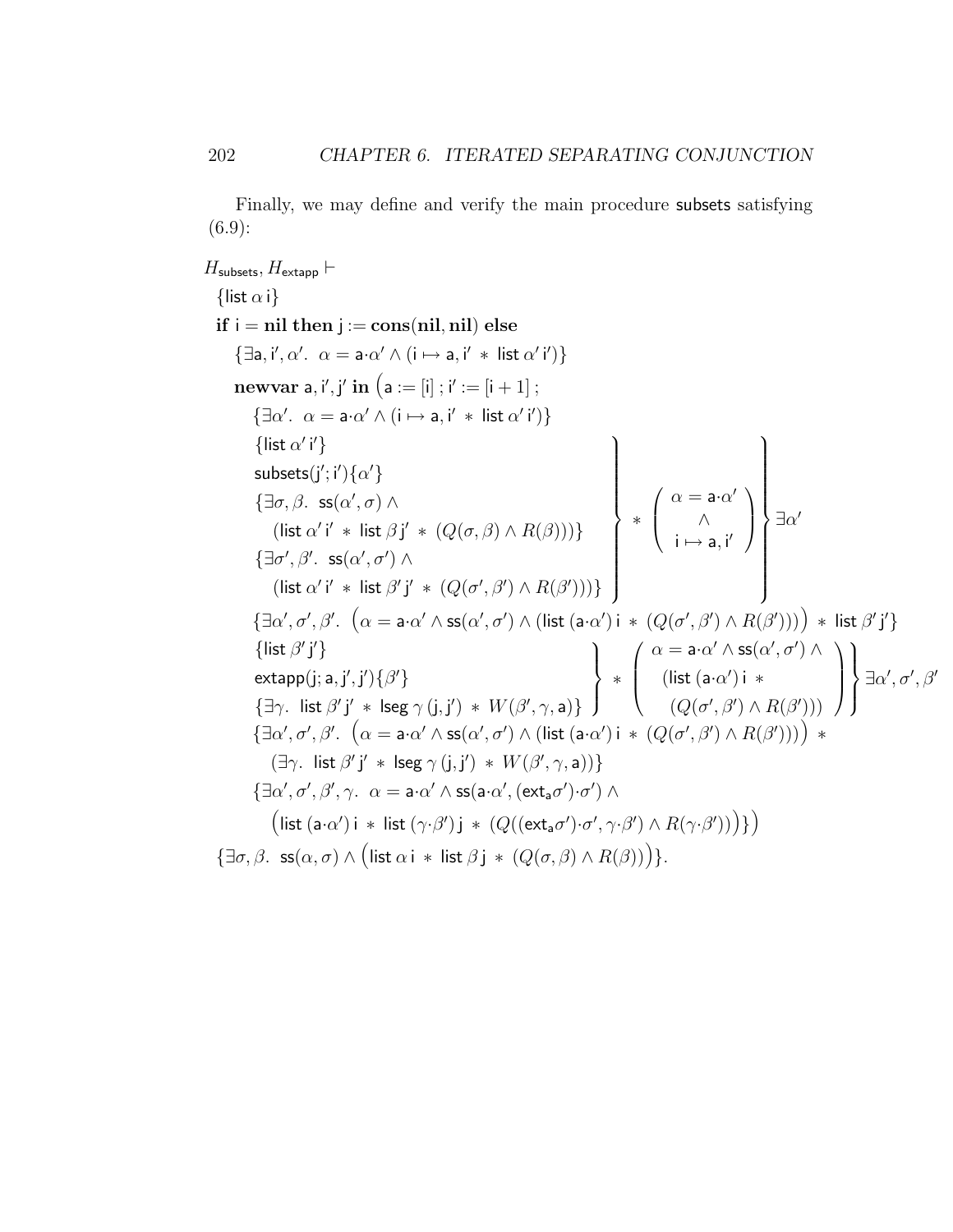#### Exercise 1

Derive the axiom scheme

$$
m \le j \le n \Rightarrow ((\bigodot_{i=m}^{n} p(i)) \Rightarrow (p(j) * \text{true}))
$$

from the other axiom schemata for iterating separating conjunction given in Section 6.1.

#### Exercise 2

The following is an alternative global rule for allocation that uses a ghost variable  $(v')$ :

• The ghost-variable global form (ALLOCGG)

$$
\{v = v' \wedge r\} \ v := \textbf{allocate} \ e \ \{(\bigodot_{i=v}^{v+e'-1} i \mapsto -) \ * \ r'\},\
$$

where  $v'$  is distinct from  $v, e'$  denotes  $e/v \to v'$ , and  $r'$  denotes  $r/v \to v'$ .

Derive (ALLOCGG) from (ALLOCG) and (ALLOCL) from (ALLOCGG).

#### Exercise 3

Write an iterative version (in which recursion or, for that matter, procedures are not used) of the program for subset lists in Section 6.7. Since it is natural for efficent iterative programs to reverse lists, your program will not give exactly the same results as the one in Section 6.7.

Specifically, you will need to replace the predicates  $\mathsf{ss}\n$  and  $W$  by

$$
\begin{aligned} \mathsf{ss}'(\epsilon,\sigma) &\stackrel{\text{def}}{=} \sigma = [\epsilon] \\ \mathsf{ss}'(\mathsf{a}\cdot\alpha,\sigma) &\stackrel{\text{def}}{=} \exists \sigma'. \left( \mathsf{ss}'(\alpha,\sigma') \land \sigma = (\mathsf{ext}_{\mathsf{a}}\sigma')^\dagger \cdot \sigma' \right) \end{aligned}
$$

and

$$
W'(\beta, \gamma, \mathsf{a}) \stackrel{\text{def}}{=} \# \gamma = \# \beta \land \bigodot_{i=1}^{\# \gamma} \gamma_i \mapsto \mathsf{a}, (\beta^{\dagger})_i.
$$